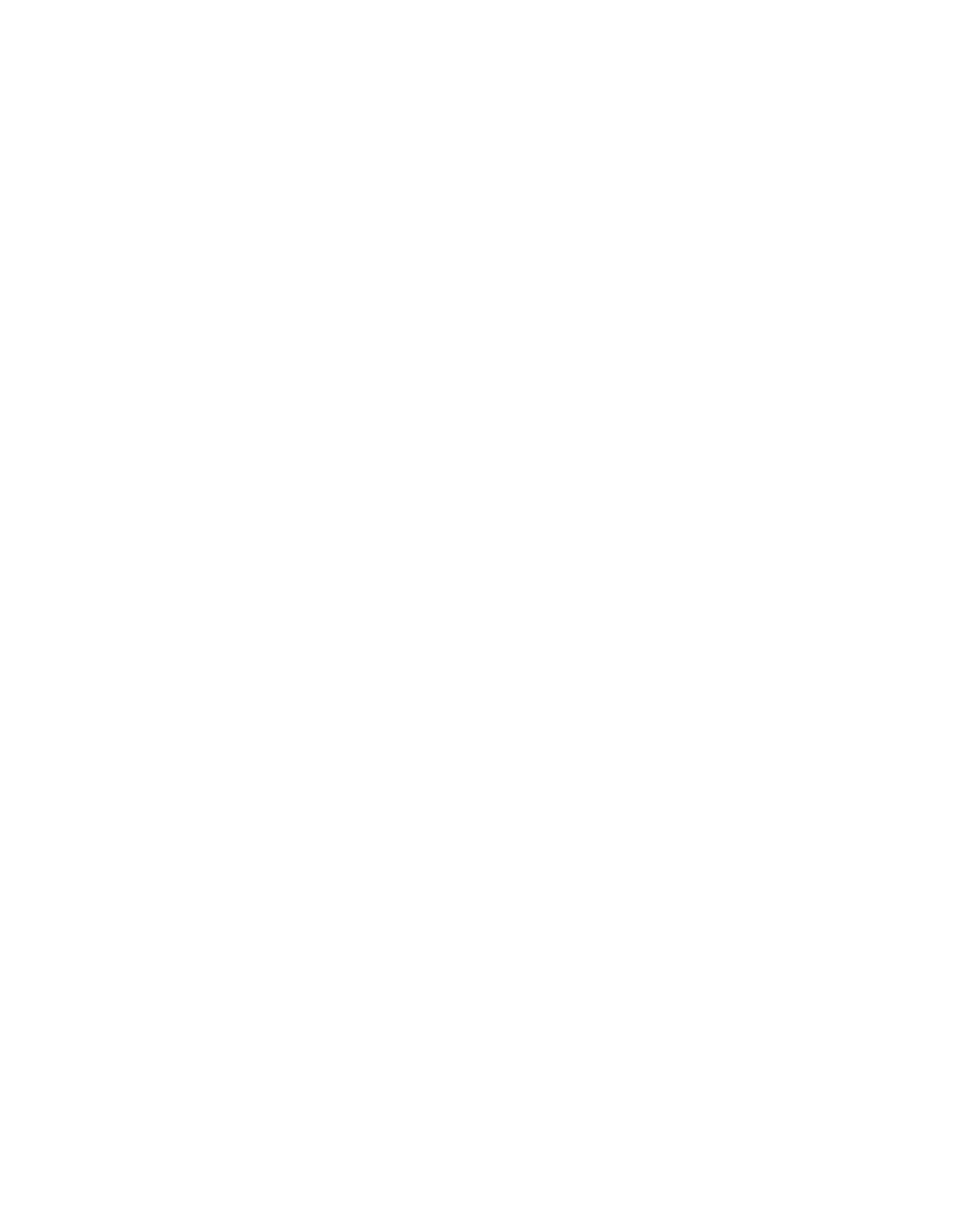## Conference for Food Protection – 2010 **Council I**

| <b>No</b> | <b>Title</b>                                                                                   | <b>AS</b> | AA | <b>NA</b> | <b>Other</b> |
|-----------|------------------------------------------------------------------------------------------------|-----------|----|-----------|--------------|
| $L_{001}$ | <b>Report - TCS Implementation Committee</b>                                                   | X         |    |           |              |
| $L_{002}$ | Report - Plan Review Committee                                                                 |           | X  |           |              |
| $L_{003}$ | Addition to Section 8-4 Inspection and Correction of<br>Violations                             |           |    |           | Moved II     |
| $L_{004}$ | Inclusion of Inspection Result Posting in the Model Food<br>Code                               |           |    |           | Moved II     |
| $L_{005}$ | Consumer Advisory for pinned/injected/tenderized meats:<br>Food Code 3-603.11                  |           |    |           | Moved<br>Ш   |
| 1006      | Grocery Seafood Advisory for Women of Childbearing Age<br>and Children                         |           |    | X         |              |
| $L_{007}$ | Addition to Section 3-603.11 of the Model Food Code,<br><b>Consumer Advisory</b>               |           |    | X         |              |
| $L_{008}$ | <b>Wild Harvested Mushrooms</b>                                                                |           | X  |           |              |
| $L_{009}$ | New Recall Notification Section of the Model Food Code,<br>Section 3-603.12                    |           |    | X         |              |
| $L_{010}$ | <b>USFDA Recall Policy Revision</b>                                                            |           | X  |           |              |
| $L_{011}$ | Signage Requirement on Reporting of Employee Health<br>Conditions                              |           | X  |           |              |
| $L_{012}$ | Employee Written Agreement for Employee Health<br>Reporting                                    |           |    | X         |              |
| $L_{013}$ | Jewelry Prohibition                                                                            |           |    | $\sf X$   |              |
| $L_{014}$ | Report - Criticality Implementation and Education<br>Committee                                 | X         |    |           |              |
| $L_{015}$ | Criticality Implementation and Education Committee -<br><b>Criticality Training Slides</b>     | X         |    |           |              |
| $L_{016}$ | Criticality Implementation and Education Committee -<br><b>Frequently Asked Questions</b>      | X         |    |           |              |
| $L_{017}$ | Criticality Implementation and Education Committee -<br><b>Timely Correction of Violations</b> |           | X  |           |              |
| $L_{018}$ | <b>Effective Risk Communication for Process HACCP</b>                                          |           |    | X         |              |
| $L_{019}$ | 4-501.114-Manual and Mechanical Warewashing<br><b>Equipment Chemical Sanitation</b>            |           | X  |           |              |
| $L_{020}$ | American National Standards for Food Equipment -<br><b>Clarification of Food Code</b>          |           |    | X         |              |
| $L_{021}$ | 3-304.14 Wiping Cloths, Use Limitation                                                         |           | X  |           |              |
| $L_{022}$ | <b>Key Drop</b>                                                                                |           | X  |           |              |
| $L_{023}$ | Proper Identification of Seafood Species                                                       |           |    | X         |              |
| $L_{024}$ | Management Responsibility Code Section 2-101.11                                                |           | X  |           |              |
| $L_{025}$ | Addition to S. 2-103.11 of the Model Food Code, Duties:<br>Person in Charge                    |           |    | X         |              |
| $L_{026}$ | Mandatory Food Protection Manager Certification for<br>Persons in Charge                       |           |    | X         |              |
| $II_021$  | <b>Food Protection Manager Certification</b>                                                   |           | X  |           |              |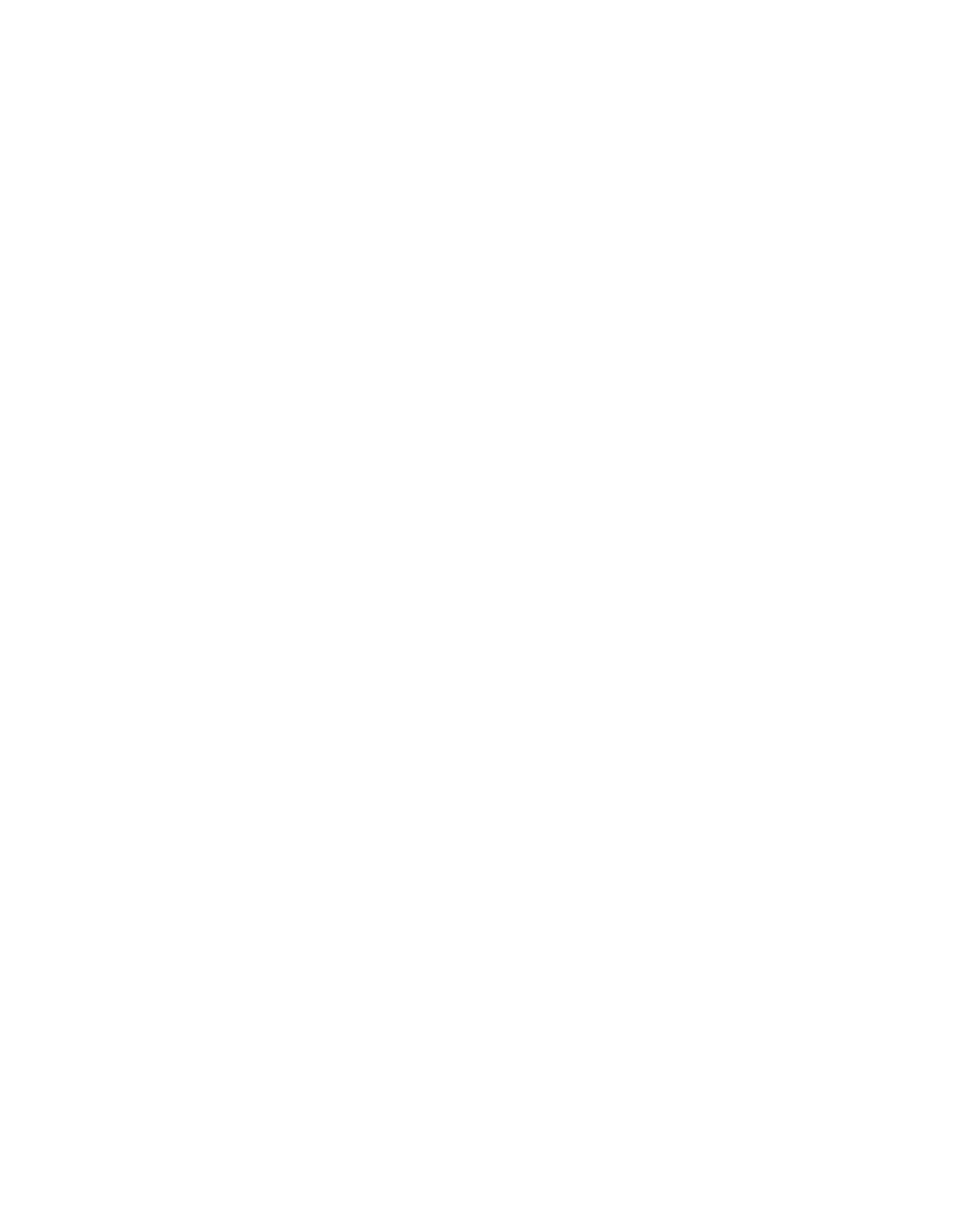#### **Issue: 2010 I-001**

| <b>Council</b><br><b>Recommendation:</b>                   | Accepted as<br>Submitted |   | Accepted as<br>Amended | No Action |  |  |  |  |
|------------------------------------------------------------|--------------------------|---|------------------------|-----------|--|--|--|--|
| <b>Delegate Action:</b>                                    | Accepted                 | X | Rejected               |           |  |  |  |  |
| All information above the line is for conference use only. |                          |   |                        |           |  |  |  |  |

## **Title: Report – TCS Implementation Committee**

## **Recommended Solution:**

The Conference recommends acknowledgement of the TCS Implementation Committee's report and recognition of the efforts committee members put forth in completion of the charges issued by the 2008 Biennial Meeting.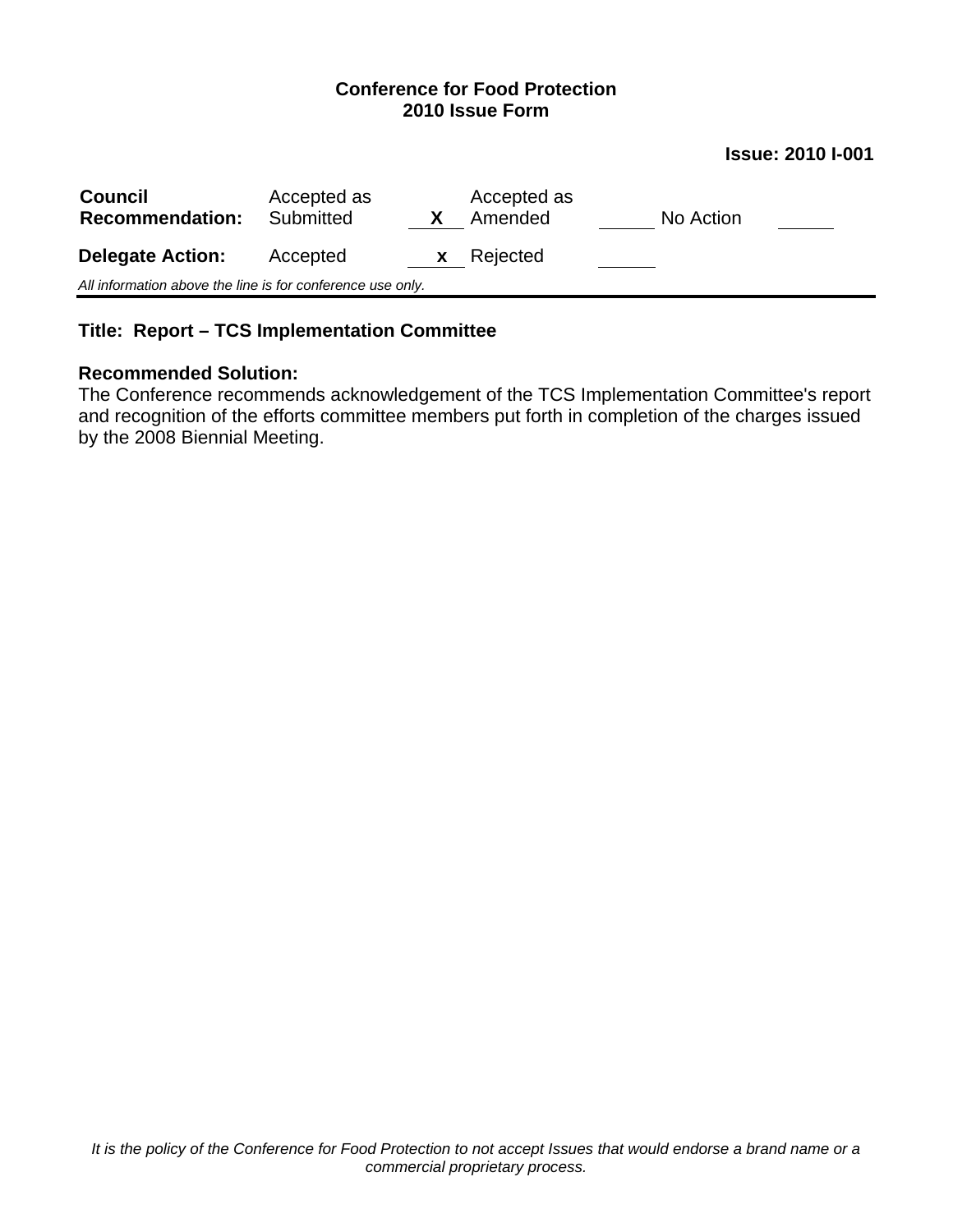#### **Issue: 2010 I-002**

| <b>Council</b><br><b>Recommendation:</b>                   | Accepted as<br>Submitted |          | Accepted as<br>Amended | X | No Action |  |  |  |
|------------------------------------------------------------|--------------------------|----------|------------------------|---|-----------|--|--|--|
| <b>Delegate Action:</b>                                    | Accepted                 | <b>X</b> | Rejected               |   |           |  |  |  |
| All information above the line is for conference use only. |                          |          |                        |   |           |  |  |  |

## **Title: Report – Plan Review Committee**

#### **Recommended Solution:**

The Conference recommends

- 1. acknowledgement of the CFP Plan Review Committee Report;
- 2. re-creation of the committee to review and update the following Conference for Food Protection documents and present their finding at the 2012 CFP Biennial Meeting:
	- a. Temporary Food Establishments
	- b. Permanent Outdoor Cooking Operations
- 3. thanking the Committee members.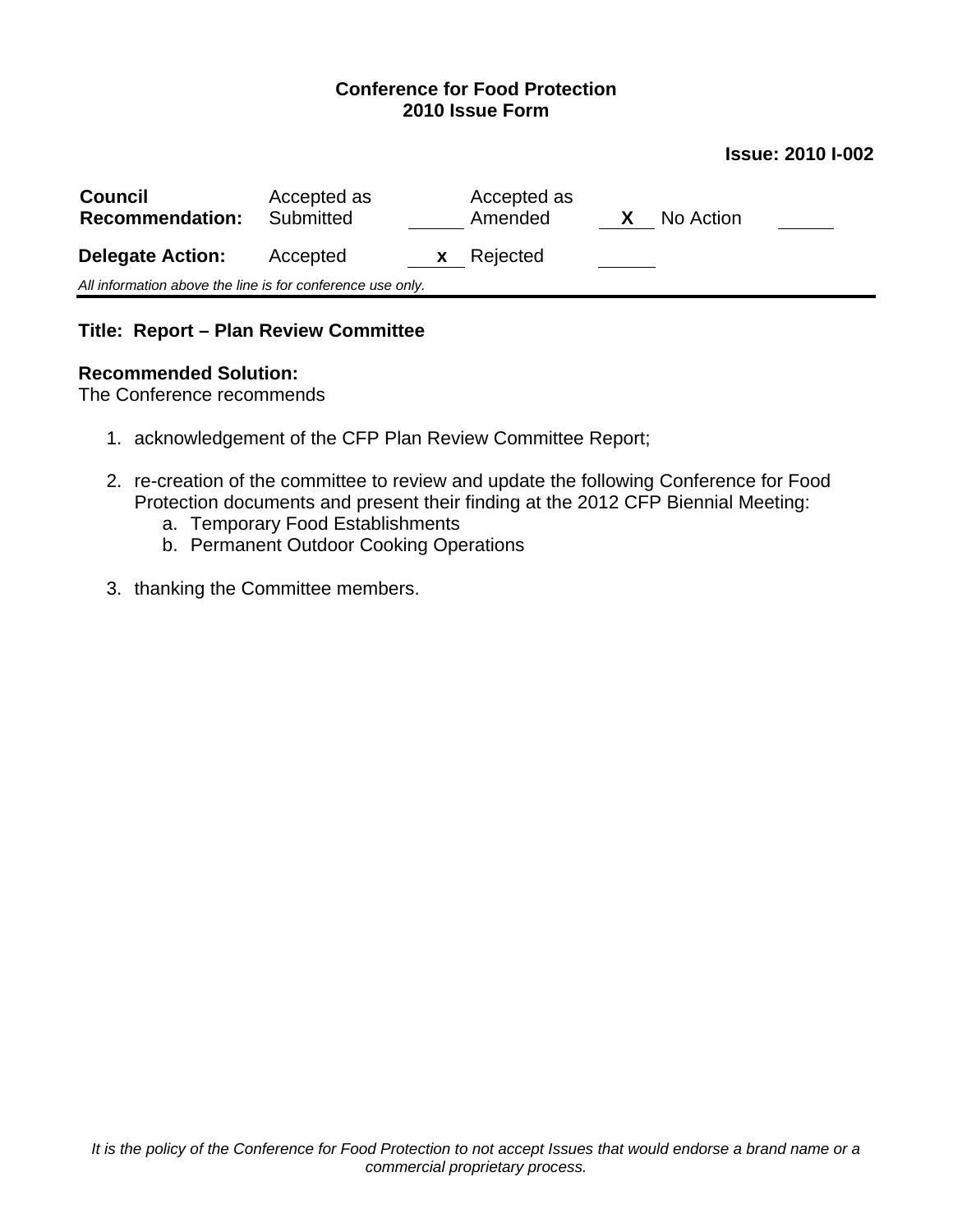#### **Issue: 2010 I-006**

| <b>Council</b><br><b>Recommendation:</b>                   | Accepted as<br>Submitted |    | Accepted as<br>Amended |  | No Action | X |  |  |
|------------------------------------------------------------|--------------------------|----|------------------------|--|-----------|---|--|--|
| <b>Delegate Action:</b>                                    | Accepted                 | X. | Rejected               |  |           |   |  |  |
| All information above the line is for conference use only. |                          |    |                        |  |           |   |  |  |

## **Title: Grocery Seafood Advisory for Women of Childbearing Age and Children**

#### **Recommended Solution:**

The Conference recommends no action.

#### **Reason:**

Information provided to the council was insufficient to support the Issue proposal for posting of advisor documents in retail establishments.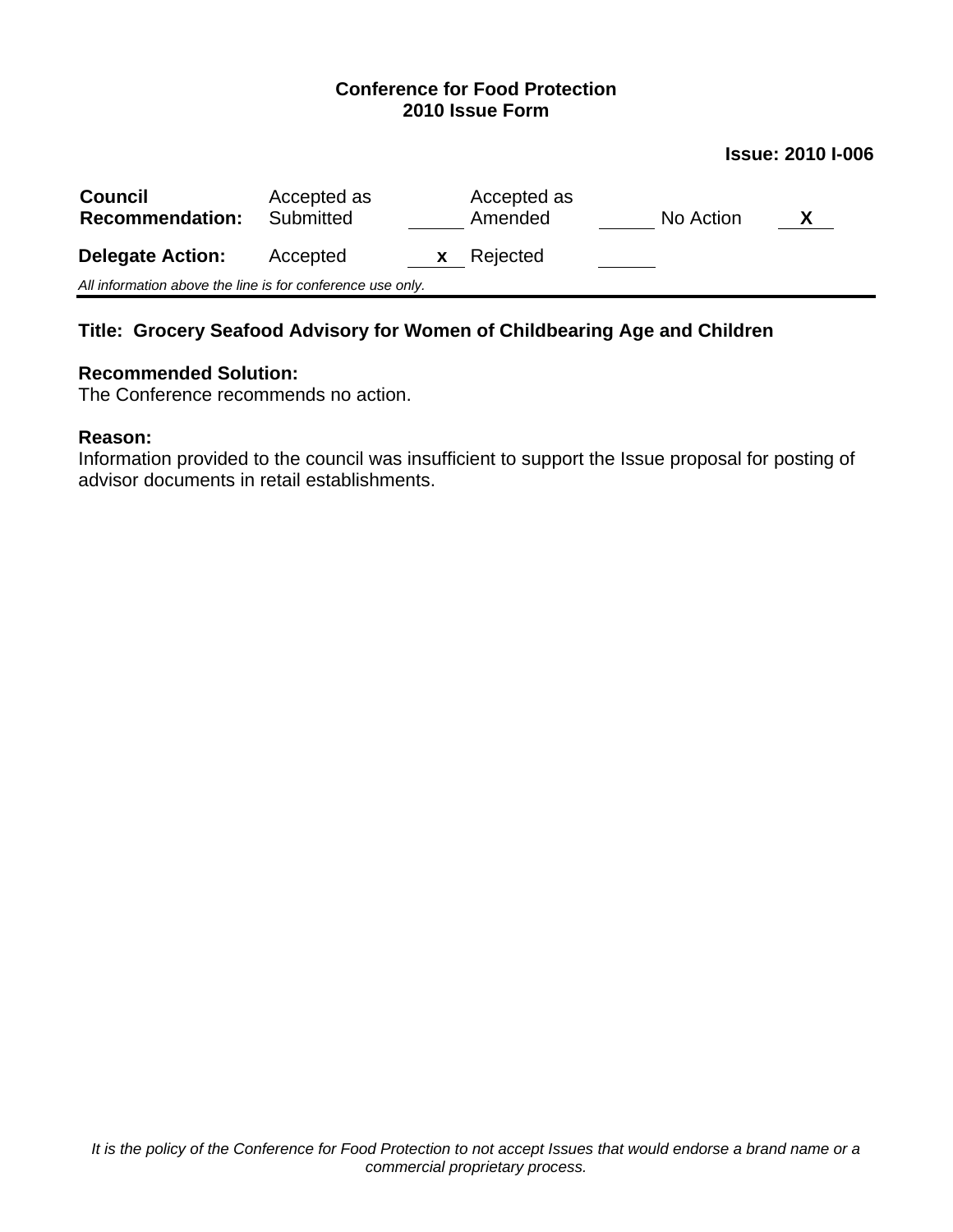#### **Issue: 2010 I-007**

| <b>Council</b><br><b>Recommendation:</b>                   | Accepted as<br>Submitted |   | Accepted as<br>Amended |  | No Action |  |  |  |
|------------------------------------------------------------|--------------------------|---|------------------------|--|-----------|--|--|--|
| <b>Delegate Action:</b>                                    | Accepted                 | X | Rejected               |  |           |  |  |  |
| All information above the line is for conference use only. |                          |   |                        |  |           |  |  |  |

## **Title: Addition to Section 3-603.11 of the Model Food Code, Consumer Advisory**

#### **Recommended Solution:**

The Conference recommends no action.

## **Reason:**

Adequately addressed in current FDA consumer advisory section **3-603.11**.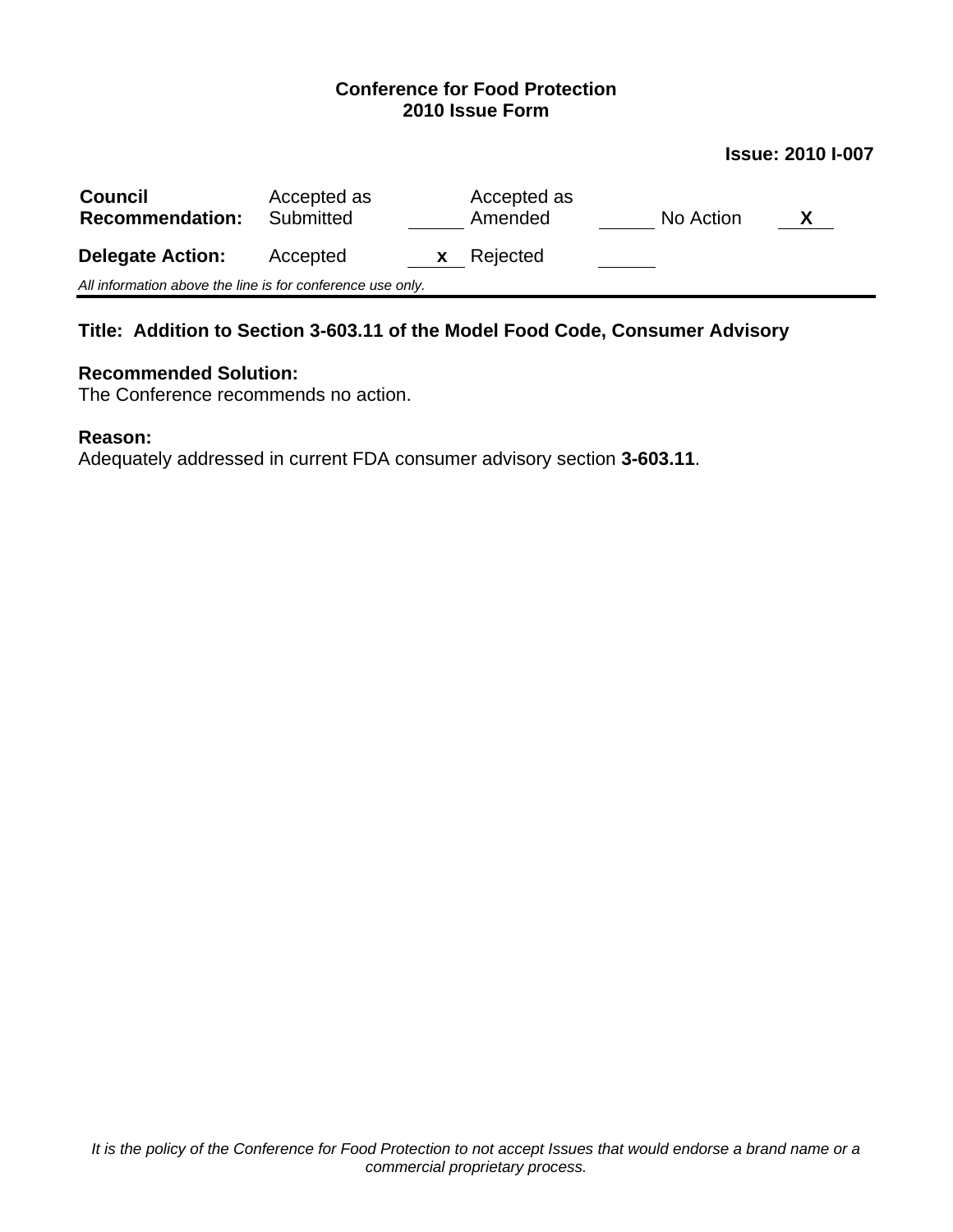#### **Issue: 2010 I-008**

| <b>Council</b><br><b>Recommendation:</b>                   | Accepted as<br>Submitted |   | Accepted as<br>Amended | $\mathbf{x}$ | No Action |  |  |  |
|------------------------------------------------------------|--------------------------|---|------------------------|--------------|-----------|--|--|--|
| <b>Delegate Action:</b>                                    | Accepted                 | X | Rejected               |              |           |  |  |  |
| All information above the line is for conference use only. |                          |   |                        |              |           |  |  |  |

#### **Title: Wild Harvested Mushrooms**

#### **Recommended Solution:**

The Conference recommends that the Council consider forming a committee to continue discussion of this issue and that the following language and attachments for consideration to be placed on the CFP website as guidance listing steps that states can use to develop and implement a wild harvested mushroom program for their state.

The charges will be:

- 1) Develop guidelines to help regulators address the issue of wild mushrooms in food establishments
- 2) Report back at the 2012 CFP.
- 3) The name of the committee will be Wild Harvested Mushrooms Committee.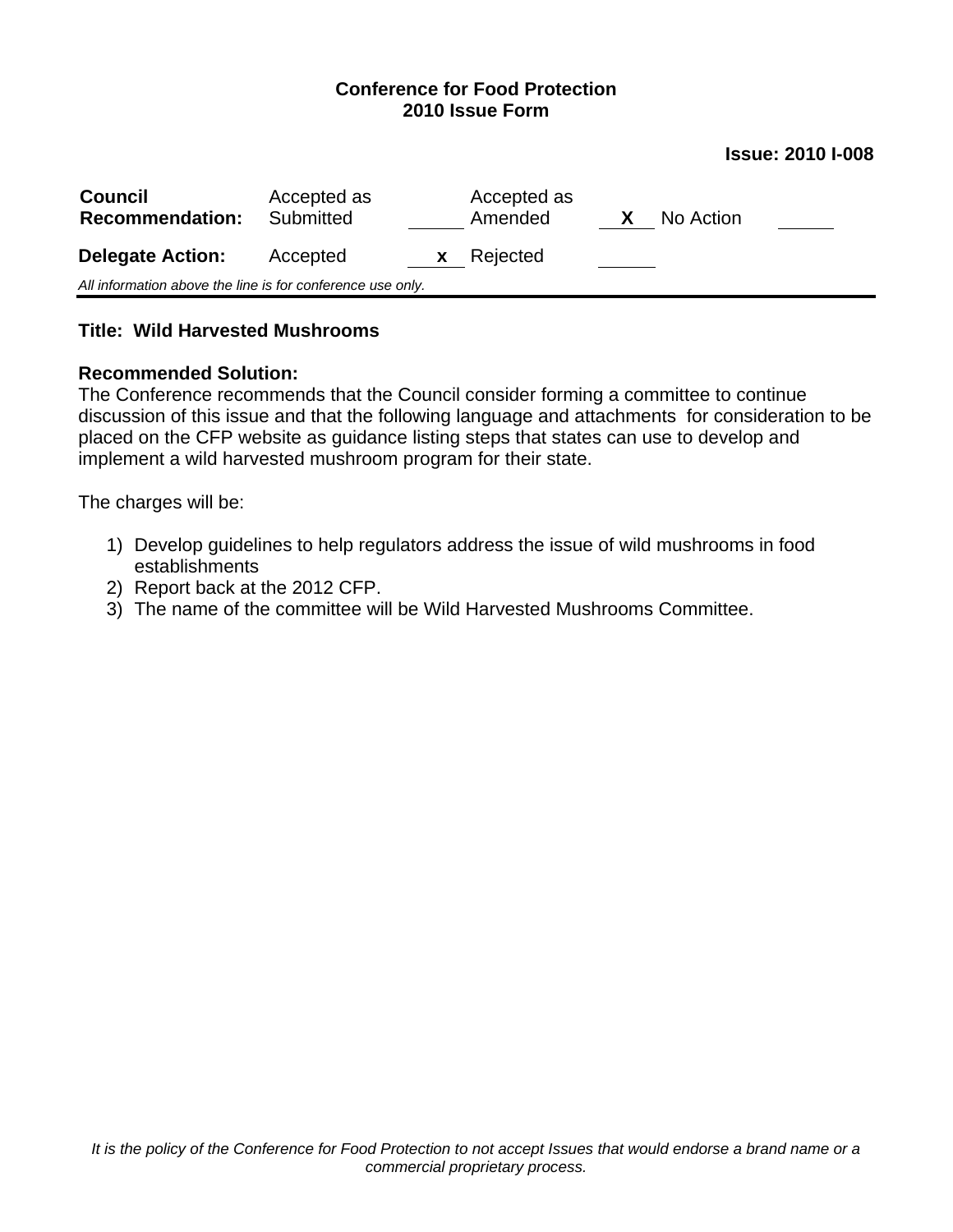#### **Issue: 2010 I-009**

| <b>Council</b><br><b>Recommendation:</b>                   | Accepted as<br>Submitted |          | Accepted as<br>Amended |  | No Action | X |  |
|------------------------------------------------------------|--------------------------|----------|------------------------|--|-----------|---|--|
| <b>Delegate Action:</b>                                    | Accepted                 | <b>X</b> | Rejected               |  |           |   |  |
| All information above the line is for conference use only. |                          |          |                        |  |           |   |  |

## **Title: New Recall Notification Section of the Model Food Code, Section 3-603.12**

#### **Recommended Solution:**

The Conference recommends no action.

#### **Reason:**

Issue combined with 2010 I-010.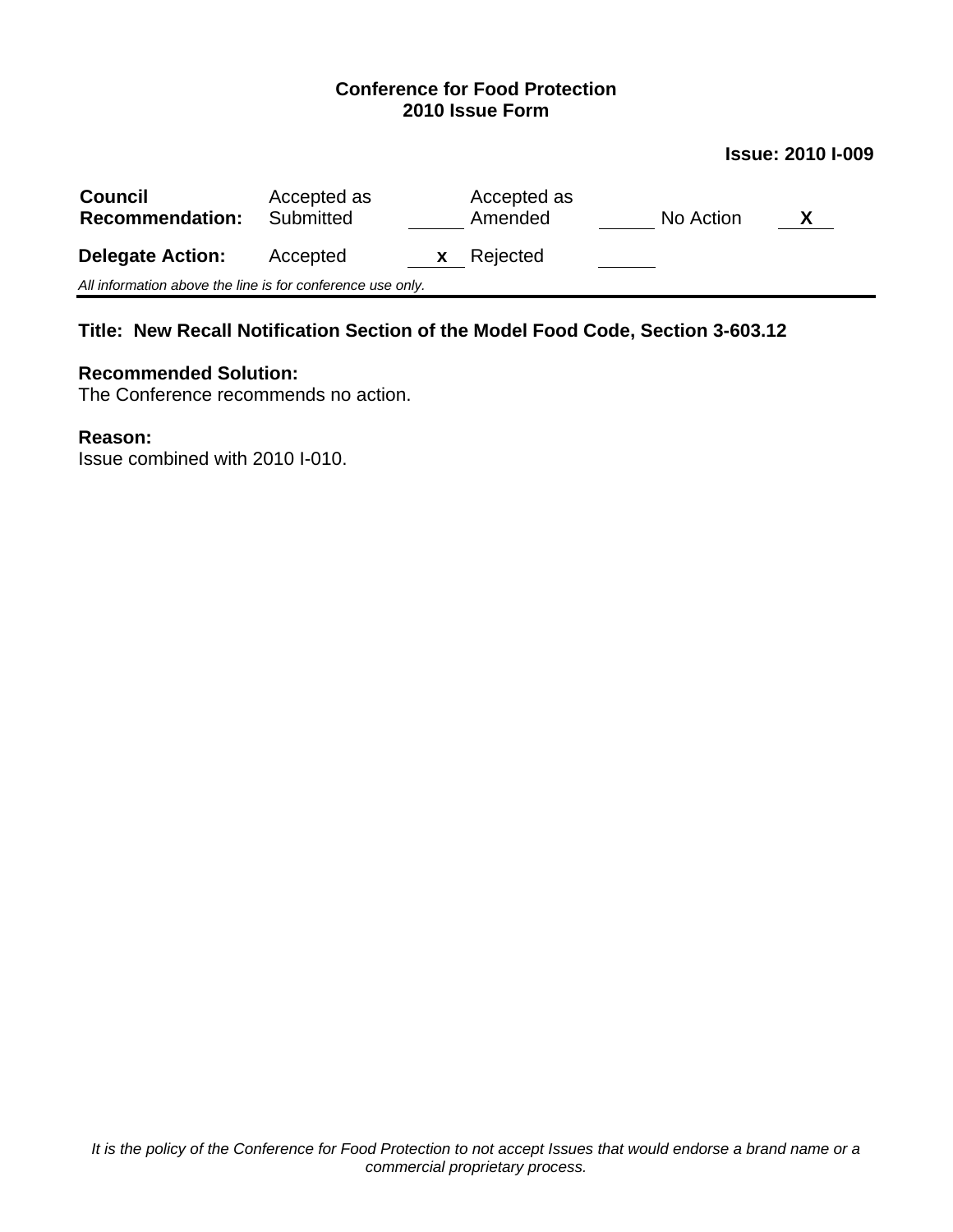#### **Issue: 2010 I-010**

| <b>Council</b><br><b>Recommendation:</b>                   | Accepted as<br>Submitted |              | Accepted as<br>Amended | X | No Action |  |  |  |
|------------------------------------------------------------|--------------------------|--------------|------------------------|---|-----------|--|--|--|
| <b>Delegate Action:</b>                                    | Accepted                 | $\mathbf{X}$ | Rejected               |   |           |  |  |  |
| All information above the line is for conference use only. |                          |              |                        |   |           |  |  |  |

## **Title: USFDA Recall Policy Revision**

#### **Recommended Solution:**

The Conference Recommends that a Recall Evaluation Committee be formed and work with FDA, USDA, and states on the following charge:

- Clarify the system of classification for recalls established by USDA and FDA.
- Create clarifying instructions and procedures that industry and consumers can easily understand and comply with.
- Recommend enforceable and reasonable time frames for execution of recall communications and actions.
- Clarify the information required to be included in supplier recall notifications.
- Recommend expectations for the notification of end-users, including restaurant and retail customers as well as school and institutional food service.
- Report back to the 2012 Biennial Meeting.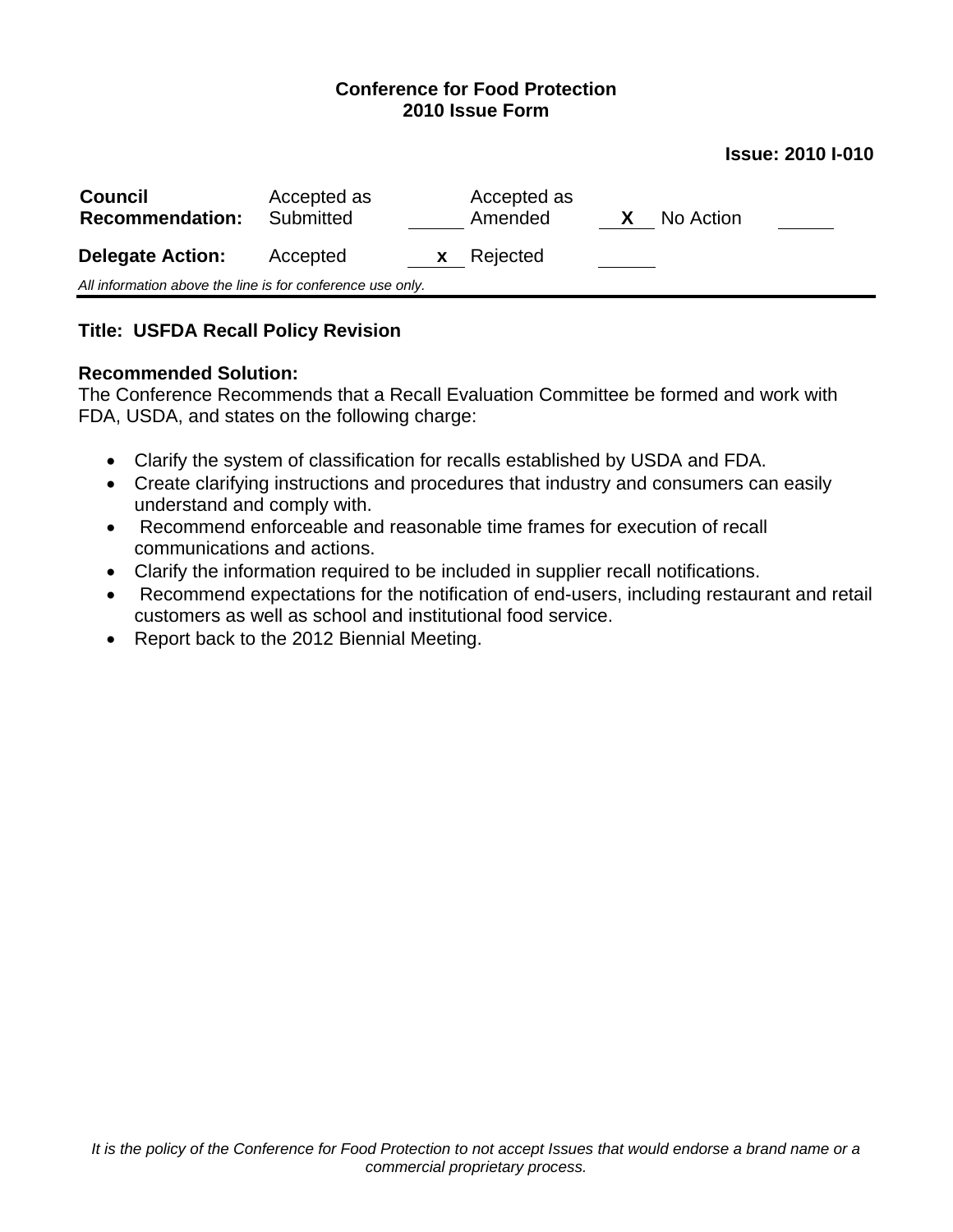#### **Issue: 2010 I-011**

| <b>Council</b><br><b>Recommendation:</b>                   | Accepted as<br>Submitted |              | Accepted as<br>Amended | X | No Action |  |
|------------------------------------------------------------|--------------------------|--------------|------------------------|---|-----------|--|
| <b>Delegate Action:</b>                                    | Accepted                 | $\mathbf{X}$ | Rejected               |   |           |  |
| All information above the line is for conference use only. |                          |              |                        |   |           |  |

## **Title: Signage Requirement on Reporting of Employee Health Conditions**

#### **Recommended Solution:**

The Conference recommends that a letter be sent to the FDA recommending that Section 2- 103.11 be amended.

## **Amend Section 2-103.11 Person in Charge by adding Paragraph (N) to read:**

(N) " A verifiable system needs to be in place to communicate to employees the importance of employee health as described in, Subparagraphs 2-201.11 (A)(1), (2), (3), (4), and (5) to the permit holder, such as posting a sign, written agreement, or training related to reporting symptoms and diagnosis."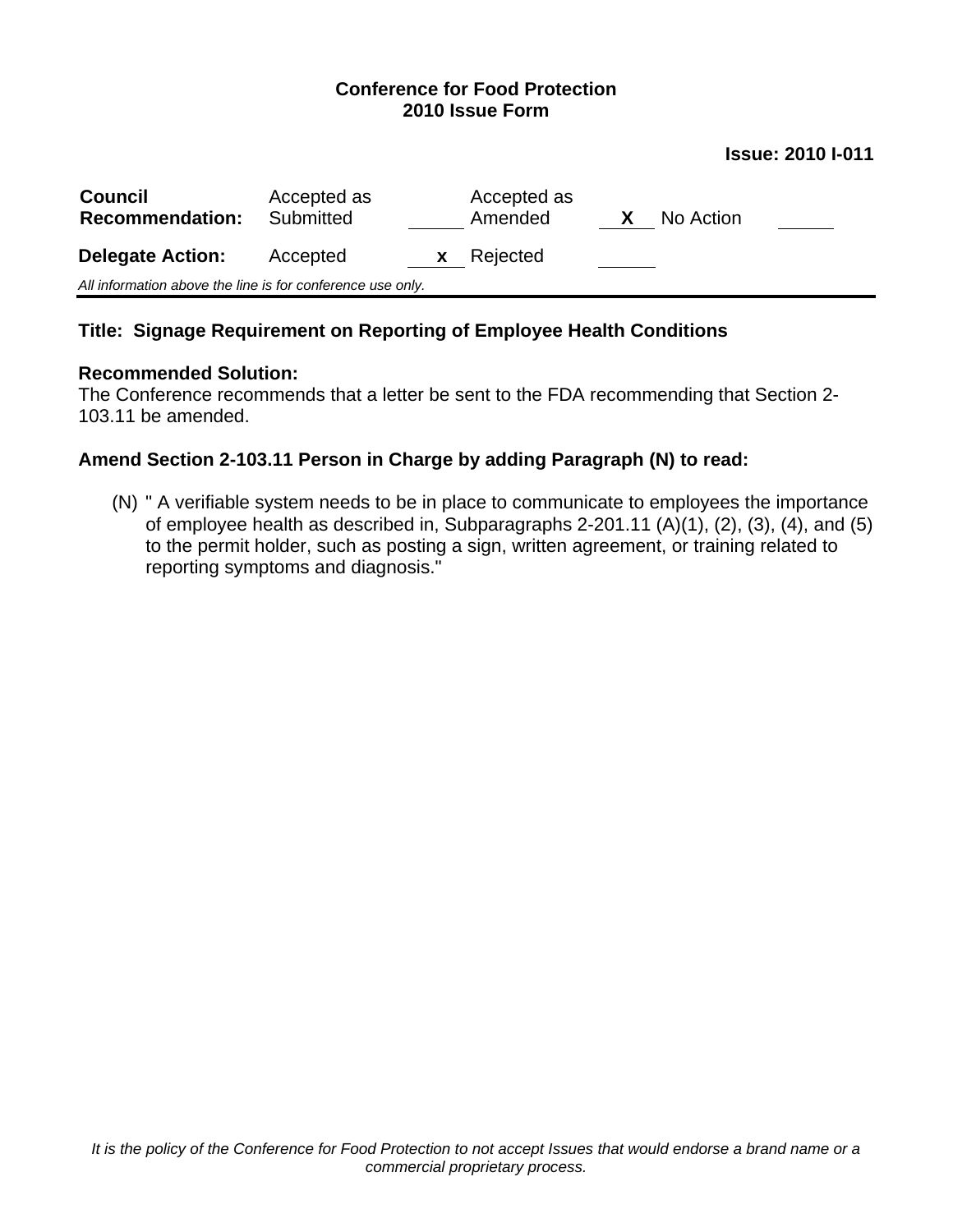#### **Issue: 2010 I-012**

| <b>Council</b><br><b>Recommendation:</b>                   | Accepted as<br>Submitted |    | Accepted as<br>Amended |  | No Action | $\mathbf{X}$ |  |  |
|------------------------------------------------------------|--------------------------|----|------------------------|--|-----------|--------------|--|--|
| <b>Delegate Action:</b>                                    | Accepted                 | X. | Rejected               |  |           |              |  |  |
| All information above the line is for conference use only. |                          |    |                        |  |           |              |  |  |

## **Title: Employee Written Agreement for Employee Health Reporting**

#### **Recommended Solution:**

The Conference recommends no action.

#### **Reason:**

Issue combined with 2010 I-011.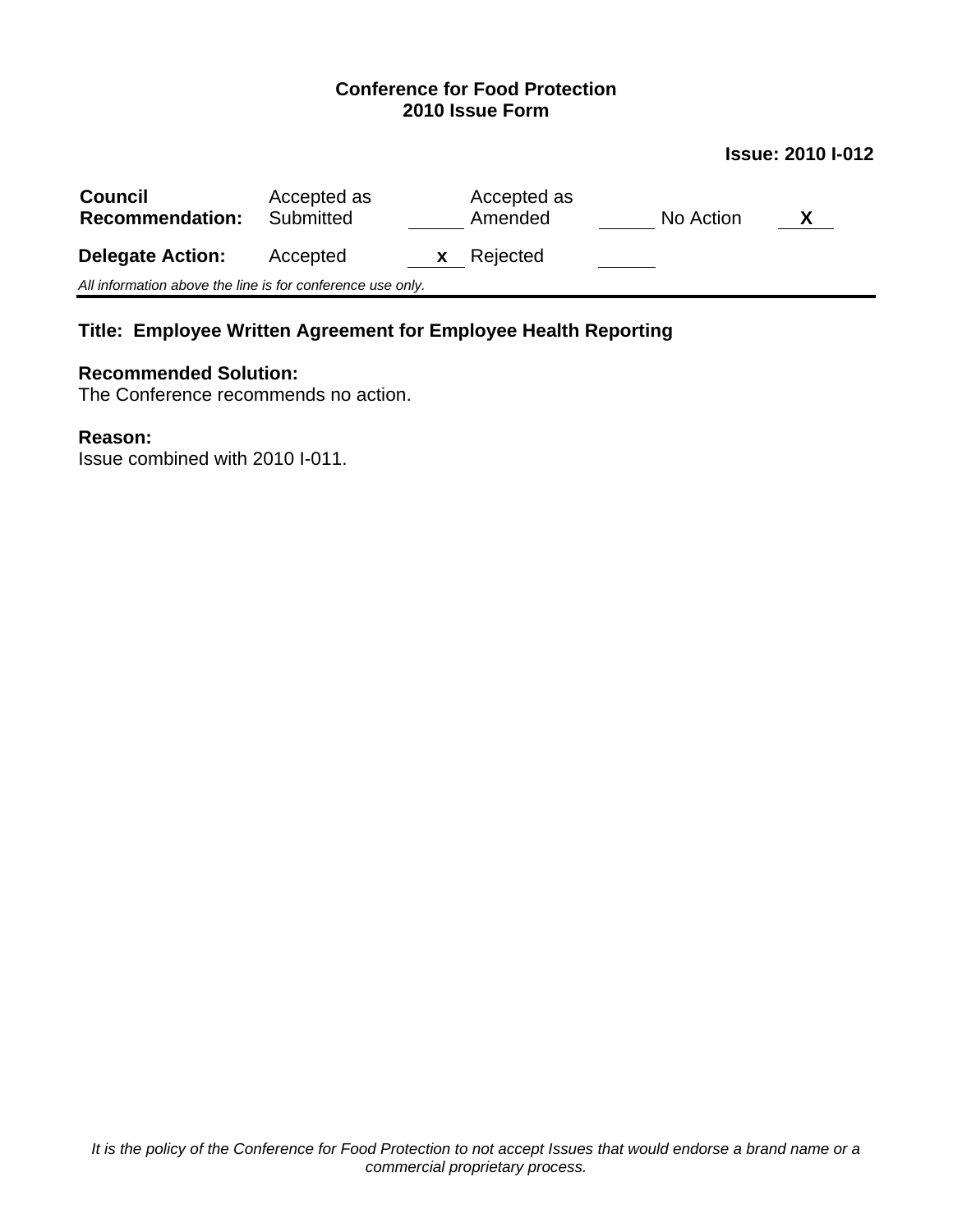## **Issue: 2010 I-013**

| <b>Council</b><br><b>Recommendation:</b>                   | Accepted as<br>Submitted |          | Accepted as<br>Amended | No Action |  |  |  |
|------------------------------------------------------------|--------------------------|----------|------------------------|-----------|--|--|--|
| <b>Delegate Action:</b>                                    | Accepted                 | <b>X</b> | Rejected               |           |  |  |  |
| All information above the line is for conference use only. |                          |          |                        |           |  |  |  |
|                                                            |                          |          |                        |           |  |  |  |

## **Title: Jewelry Prohibition**

## **Recommended Solution:**

The Conference recommends no action.

## **Reason:**

Sufficiently covered in FDA Food Code.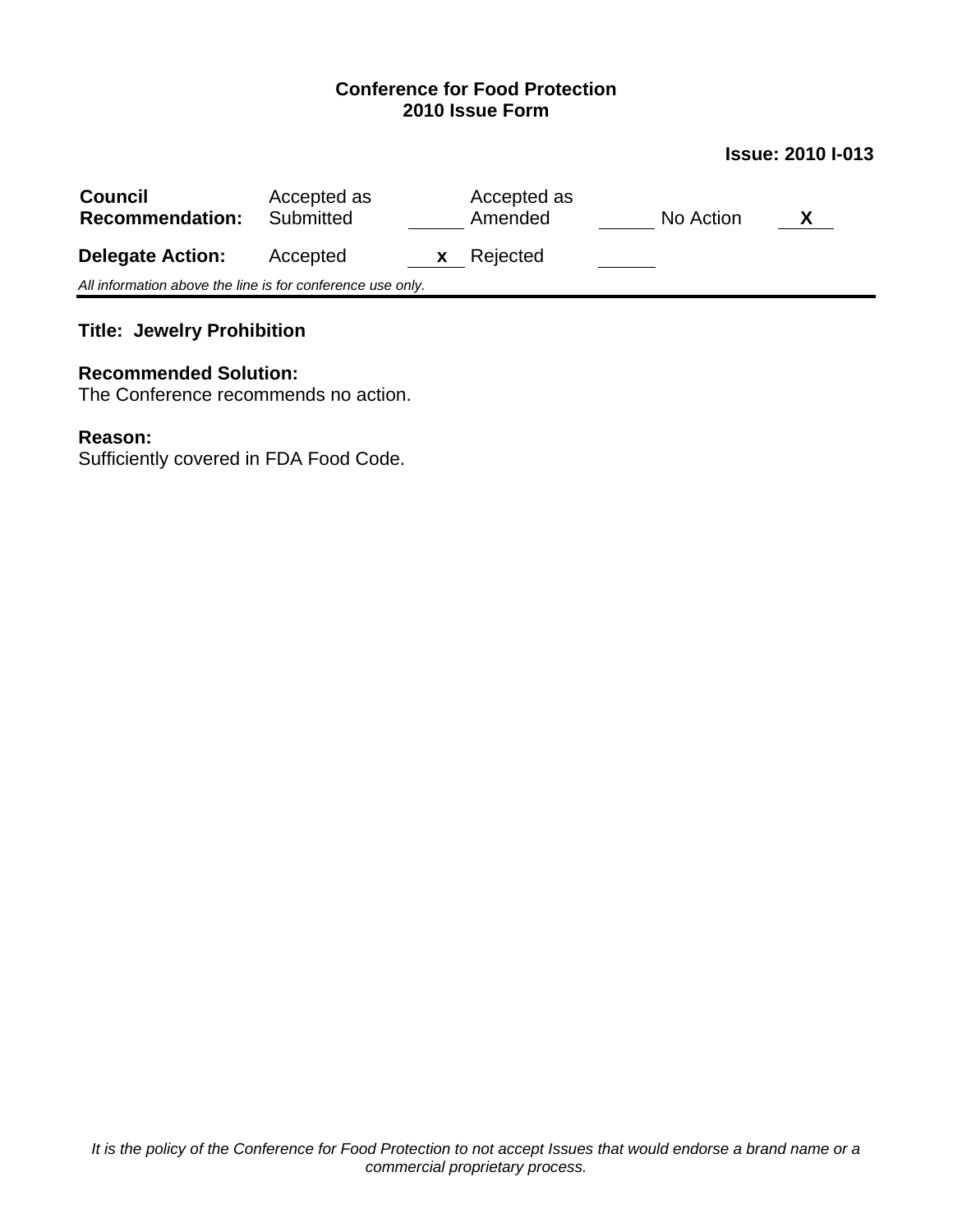#### **Issue: 2010 I-014**

| <b>Council</b><br><b>Recommendation:</b>                   | Accepted as<br>Submitted |              | Accepted as<br>Amended | No Action |  |  |  |
|------------------------------------------------------------|--------------------------|--------------|------------------------|-----------|--|--|--|
| <b>Delegate Action:</b>                                    | Accepted                 | $\mathbf{x}$ | Rejected               |           |  |  |  |
| All information above the line is for conference use only. |                          |              |                        |           |  |  |  |

## **Title: Report – Criticality Implementation and Education Committee**

#### **Recommended Solution:**

The Conference recommends

- 1. Acknowledgement of the Criticality Implementation and Education Committee's report and recognition of the efforts committee members put forth in completion of the charges issued by the 2008 Biennial Meeting.
- 2. Dissolution of the committee as it has completed the charges issued by the 2008 Biennial Meeting.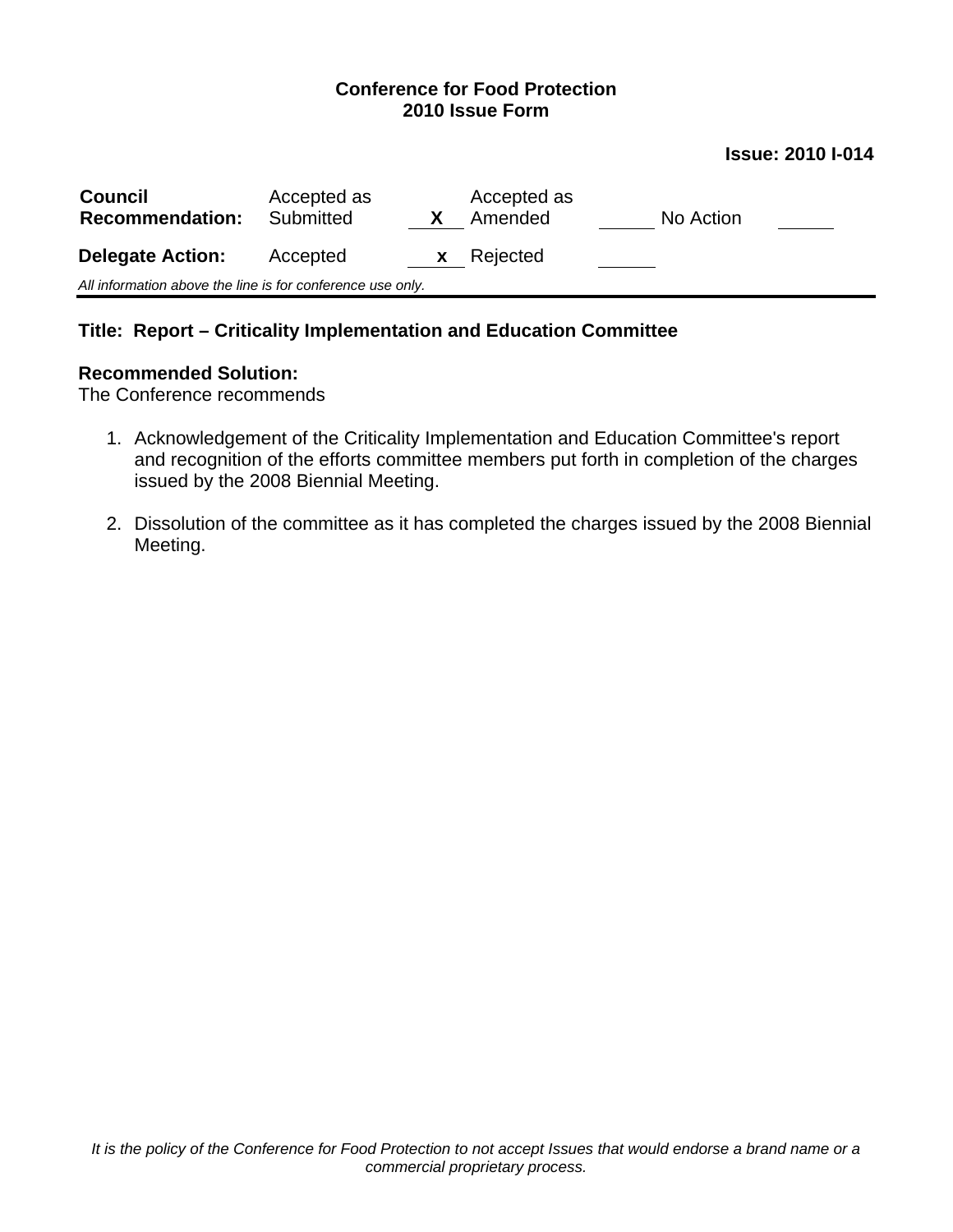#### **Issue: 2010 I-015**

| <b>Council</b><br><b>Recommendation:</b>                   | Accepted as<br>Submitted |    | Accepted as<br>Amended | No Action |  |  |
|------------------------------------------------------------|--------------------------|----|------------------------|-----------|--|--|
| <b>Delegate Action:</b>                                    | Accepted                 | X. | Rejected               |           |  |  |
| All information above the line is for conference use only. |                          |    |                        |           |  |  |

## **Title: Criticality Implementation & Education Committee – Criticality Training Slides**

#### **Recommended Solution:**

The Conference recommends

- 1. acceptance of the PowerPoint presentation and speaker notes titled "Re-designation of Food Code Provisions" and place it in a downloadable format under the "Conference Developed Guidance and Documents" section of the Conference web site.
- 2. that a letter be sent to FDA requesting the same PowerPoint presentation and speaker notes be made available through its web site.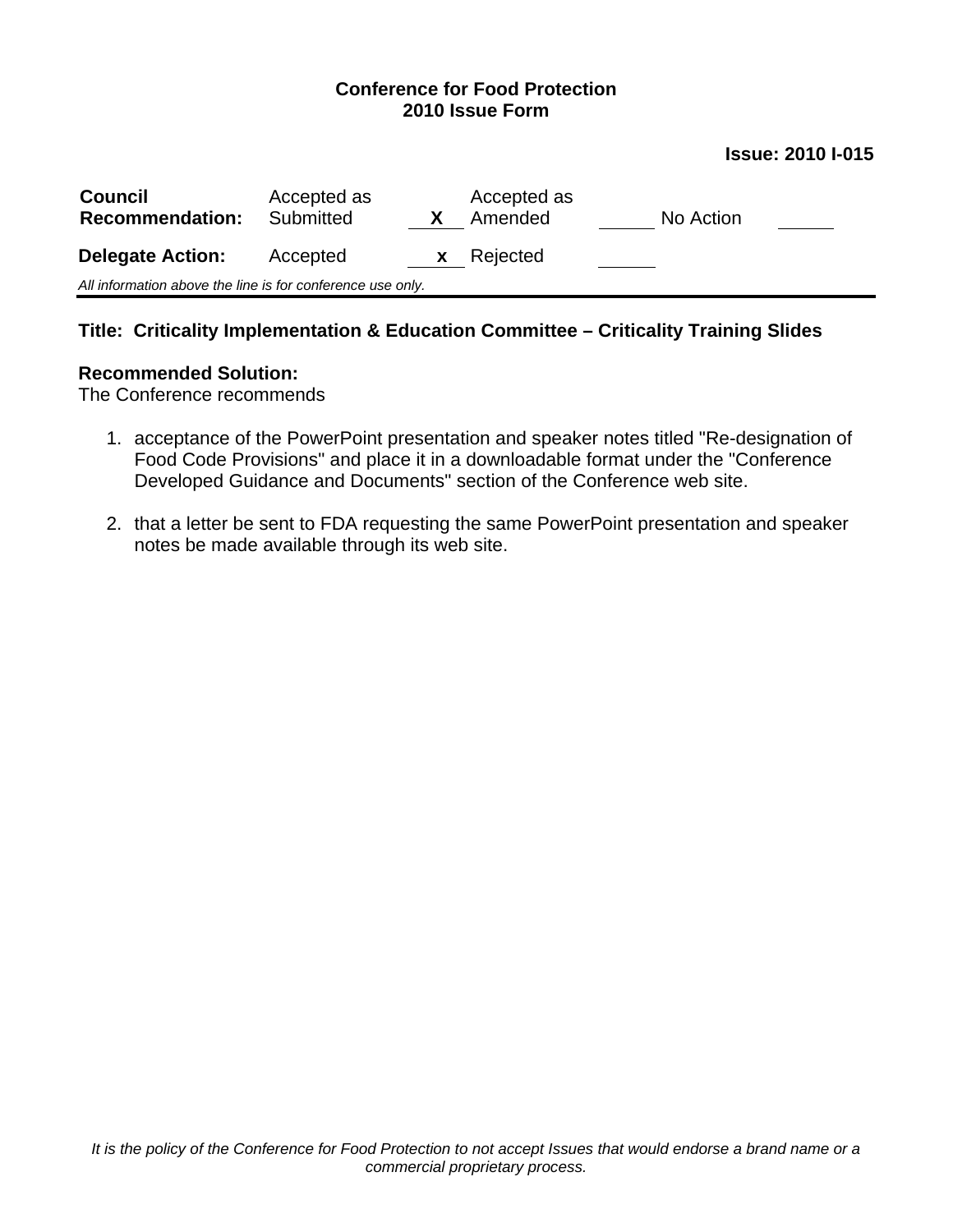#### **Issue: 2010 I-016**

| <b>Council</b><br><b>Recommendation:</b>                   | Accepted as<br>Submitted |    | Accepted as<br>Amended | No Action |  |  |
|------------------------------------------------------------|--------------------------|----|------------------------|-----------|--|--|
| <b>Delegate Action:</b>                                    | Accepted                 | X. | Rejected               |           |  |  |
| All information above the line is for conference use only. |                          |    |                        |           |  |  |

## **Title: Criticality Implementation & Education Committee – Frequently Asked Questions**

#### **Recommended Solution:**

The Conference recommends that a letter be sent to FDA requesting that they:

- 1. provide answers to the list of FAQs included in the attached document.
- 2. have the FAQs and answers available for stakeholders on or before June 30, 2010 by posting on the FDA website.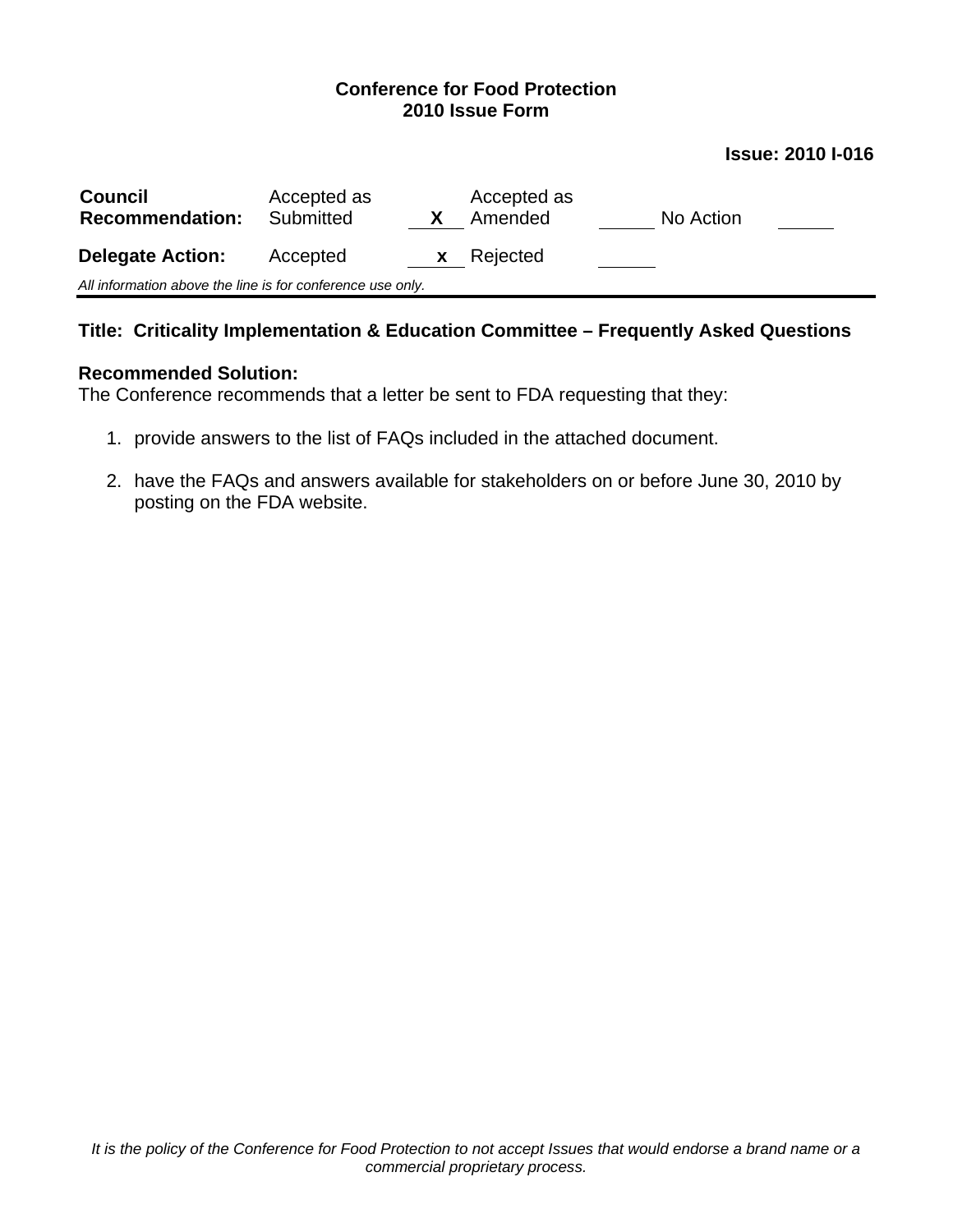**Issue: 2010 I-017** 

| <b>Council</b><br><b>Recommendation:</b>                   | Accepted as<br>Submitted | Accepted as<br>Amended |  | No Action |  |  |  |
|------------------------------------------------------------|--------------------------|------------------------|--|-----------|--|--|--|
| <b>Delegate Action:</b>                                    | Accepted<br><b>X</b>     | Rejected               |  |           |  |  |  |
| All information above the line is for conference use only. |                          |                        |  |           |  |  |  |

## **Title: Criticality Implementation & Education Committee – Timely Correction of Violations**

## **Recommended Solution:**

The Conference recommends that a letter be sent to the FDA requesting revision and/or addition to the following three sections in Chapter 8, Compliance and Enforcement in the FDA Food Code: 8-405.11, 8-405.12 and 8-405.13 (new language is in underline format; deleted language in strike through).

*Violation of Priority Item or Priority Foundation Item* 8-405.11 Timely Correction.

- (A) Except as specified in ¶ (B) of this section, a permit holder shall at the time of inspection immediately initiate and correct a violation of a priority item violations or priority foundation item of this Code and implement corrective actions for a HACCP plan provision that is not in compliance with its critical limit. <sup>Pf</sup>
- (B) *Considering the nature of the potential hazard involved and the complexity of the corrective action needed, the regulatory authority may agree to or specify a longer time frame for corrective actions that have been initiated but not yet completed, not to exceed 72 hours 10 calendar days after the inspection, for the permit holder to correct violations of a* priority item or priority foundation *item or HACCP plan deviations violations.*

## *Violation of Priority Foundation Item* 8-405.12 Timely Correction.

- (A) Except as specified in  $\P$  (B) of this section, a permit holder shall at the time of inspection immediately initiate and correct priority foundation item violations of this Code.
- (B) *Considering the nature of the violation involved or the complexity of the corrective action needed, the regulatory authority may agree to or specify a longer time frame, not to exceed 10 calendar days after the inspection, for the permit holder to correct violations of a* priority foundation item *violations.*

*Core Item Violation* 8-406.11 8.405.13 Time Frame for Correction.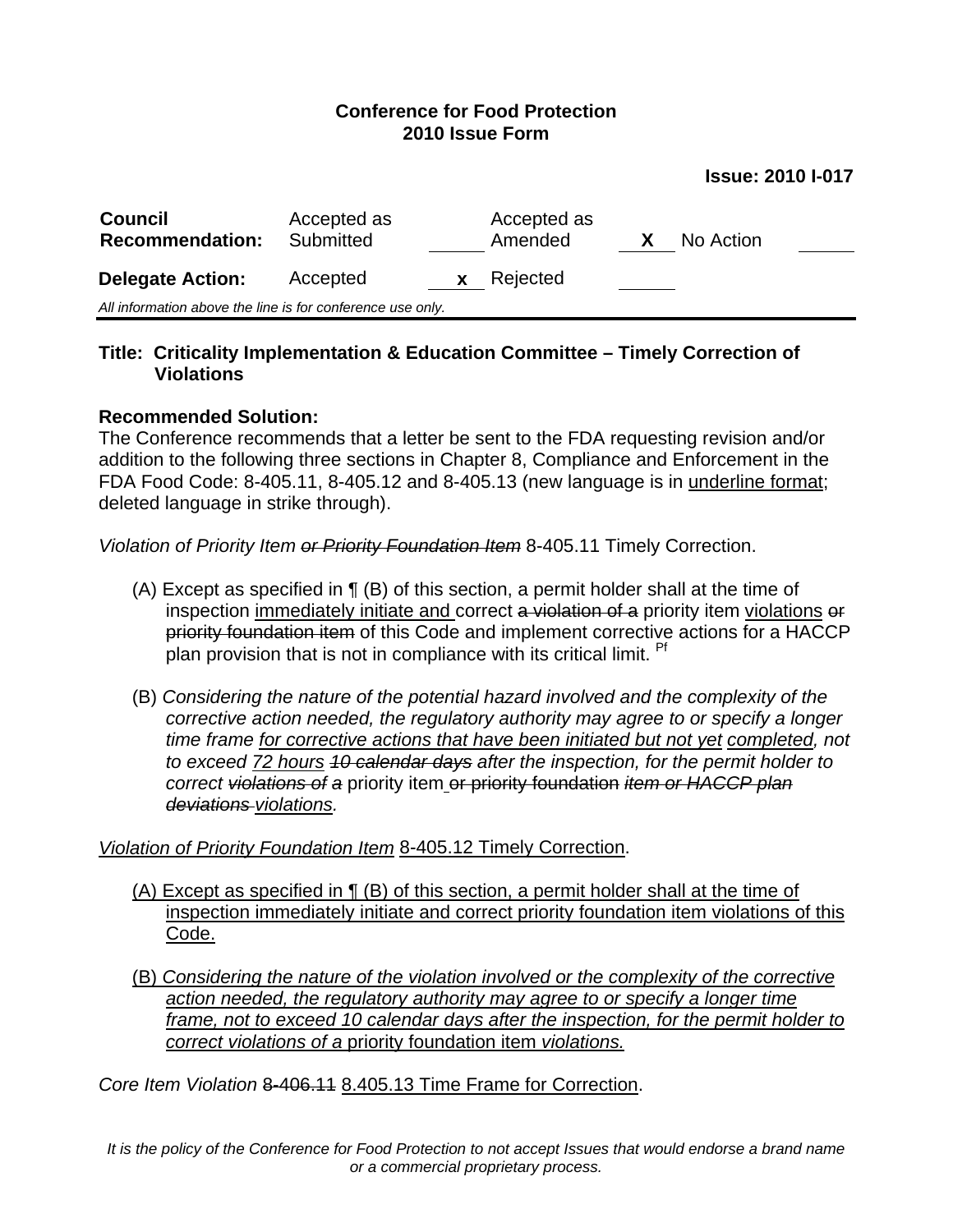- (A) Except as specified in ¶ (B) of this section, the permit holder shall correct core items violations by a date and time agreed to or specified by the regulatory authority but no later than 90 calendar days after the inspection.
- (B) The regulatory authority may approve a compliance schedule that extends beyond the time limits specified under ¶ (A) of this section if a written schedule of compliance is submitted by the permit holder and no health hazard exists or will result from allowing an extended schedule for compliance.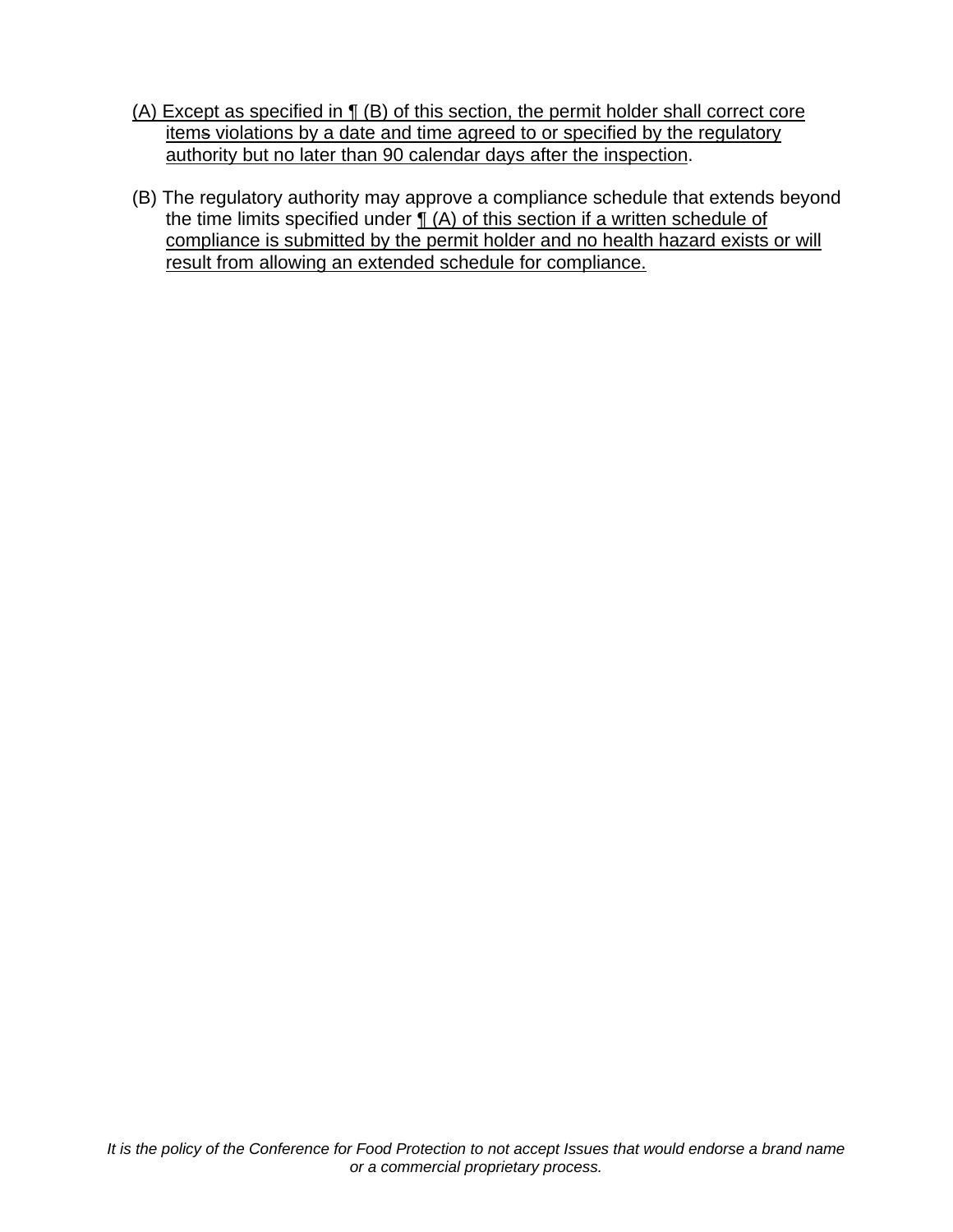#### **Issue: 2010 I-018**

| <b>Council</b><br><b>Recommendation:</b>                   | Accepted as<br>Submitted |   | Accepted as<br>Amended | No Action | X |  |
|------------------------------------------------------------|--------------------------|---|------------------------|-----------|---|--|
| <b>Delegate Action:</b>                                    | Accepted                 | X | Rejected               |           |   |  |
| All information above the line is for conference use only. |                          |   |                        |           |   |  |

## **Title: Effective Risk Communication for Process HACCP**

#### **Recommended Solution:**

The Conference recommends no action.

## **Reason:**

Out of alignment with current language in the FDA Food Code.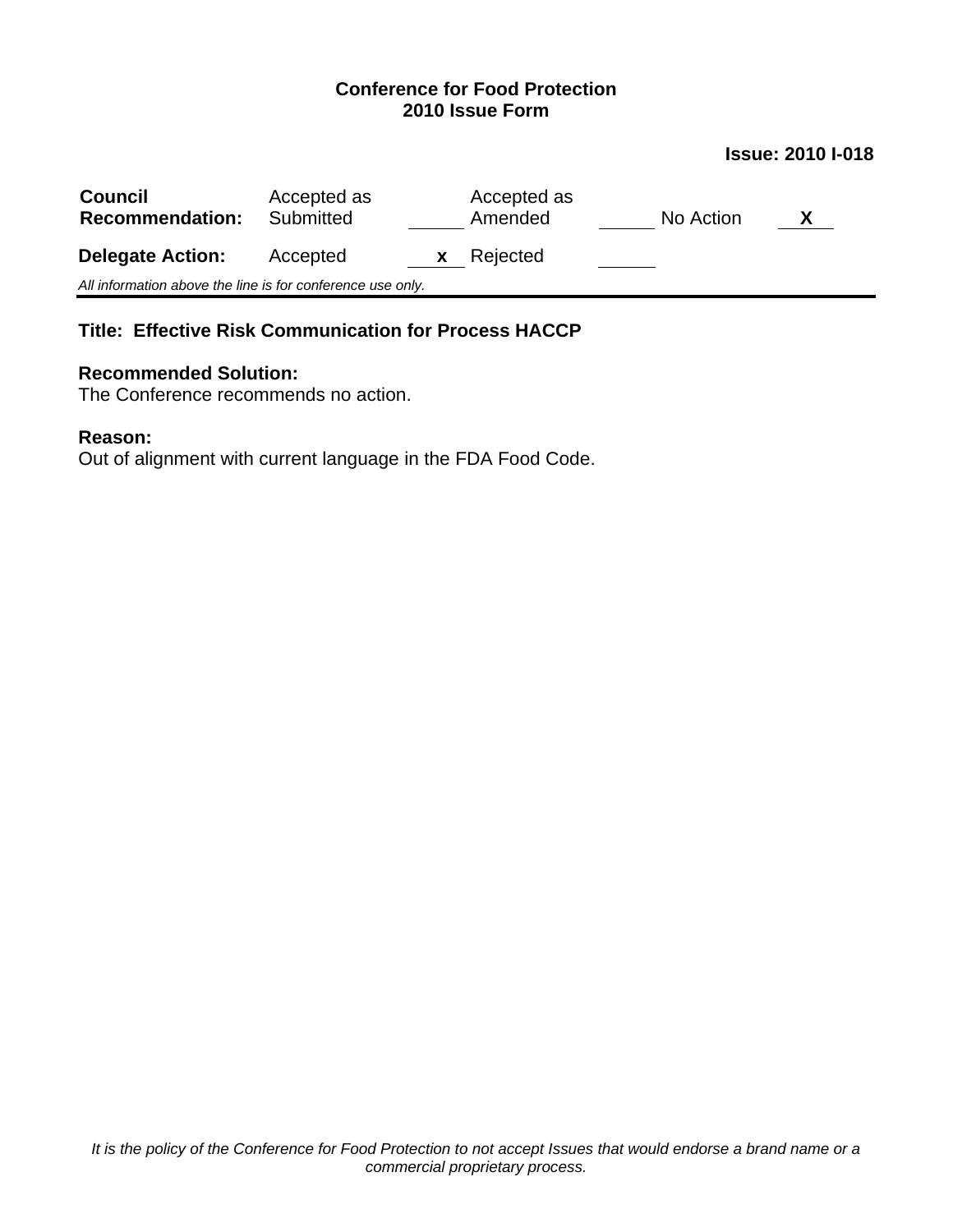#### **Issue: 2010 I-019**

| <b>Council</b><br><b>Recommendation:</b>                   | Accepted as<br>Submitted |   | Accepted as<br>Amended |  | No Action |  |
|------------------------------------------------------------|--------------------------|---|------------------------|--|-----------|--|
| <b>Delegate Action:</b>                                    | Accepted                 | X | Rejected               |  |           |  |
| All information above the line is for conference use only. |                          |   |                        |  |           |  |

## **Title: 4-501.114-Manual and Mechanical Warewashing Equipment Chemical Sanitation**

#### **Recommended Solution:**

The Conference recommends that a letter be sent to FDA requesting that Section 4-501-114 be revised as follows:

## *4-501.114 Manual and Mechanical Warewashing Equipment, Chemical Sanitization - Temperature, pH, Concentration, and Hardness.*

*A chemical sanitizer used in a sanitizing solution for a manual or mechanical operation at contact times specified under ¶ 4-703.11(C) shall meet the criteria specified under § 7- 204.11 Sanitizers, Criteria, shall be used in accordance with the EPA-registered label use instructions<sup>P</sup>* .

*The chemical SANITIZER shall be used as follows :*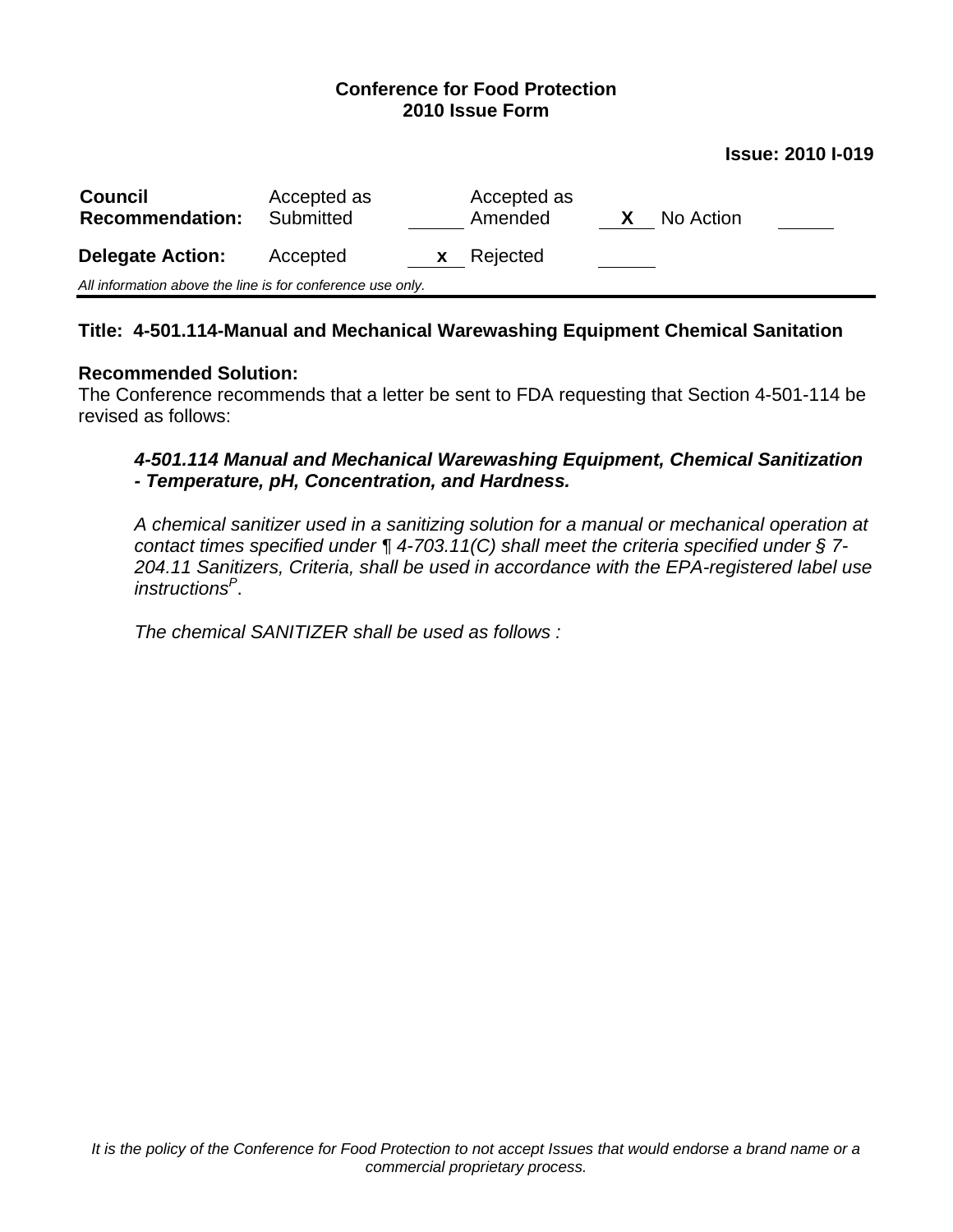#### **Issue: 2010 I-020**

| <b>Council</b><br><b>Recommendation:</b>                   | Accepted as<br>Submitted |   | Accepted as<br>Amended |  | No Action |  |  |
|------------------------------------------------------------|--------------------------|---|------------------------|--|-----------|--|--|
| <b>Delegate Action:</b>                                    | Accepted                 | X | Rejected               |  |           |  |  |
| All information above the line is for conference use only. |                          |   |                        |  |           |  |  |

## **Title: American National Standards for Food Equipment – Clarification of Food Code**

#### **Recommended Solution:**

The Conference recommends no action.

#### **Reason:**

Adequately addressed in the FDA Food Code.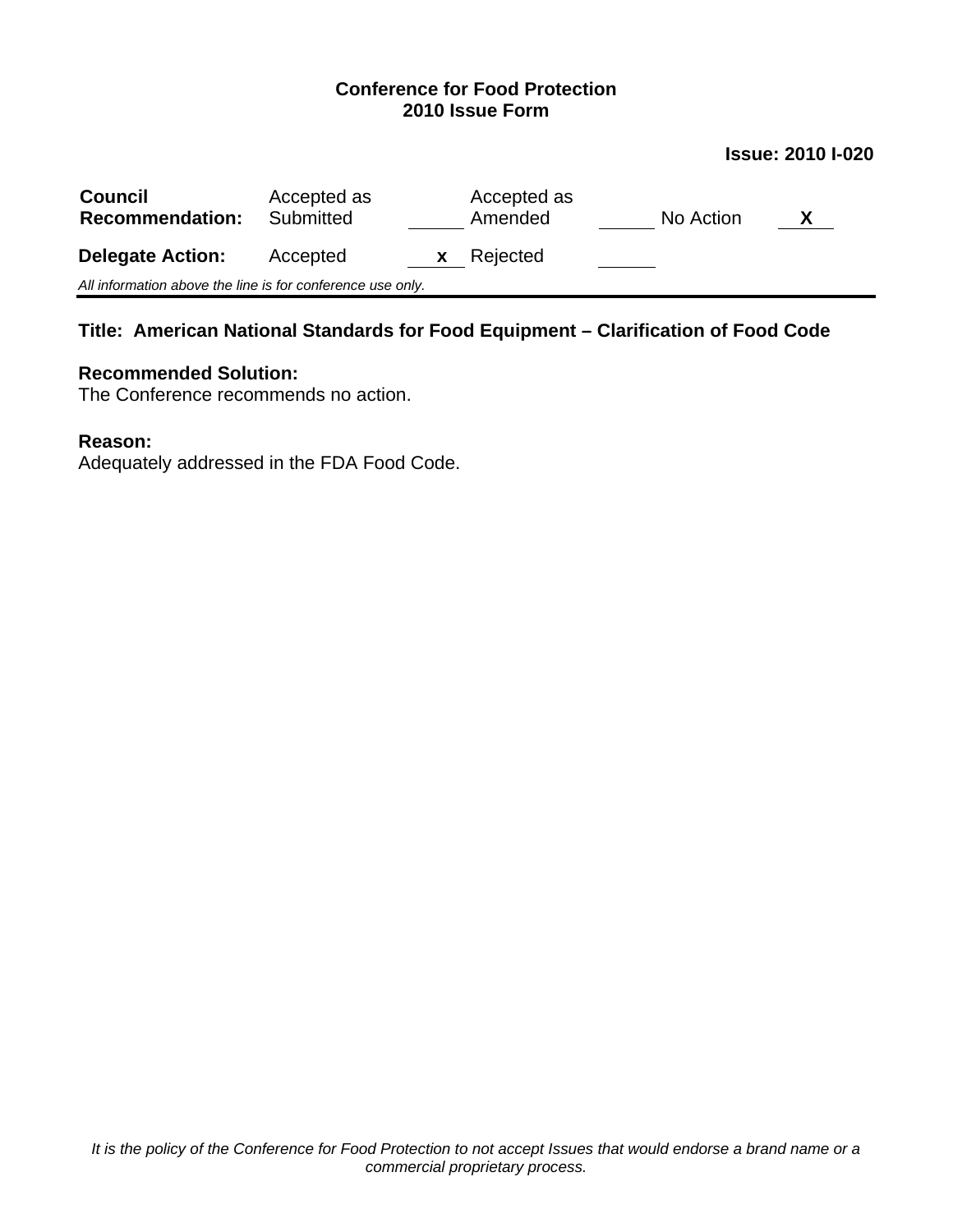#### **Issue: 2010 I-021**

| <b>Council</b><br><b>Recommendation:</b>                   | Accepted as<br>Submitted |              | Accepted as<br>Amended |  | No Action |  |
|------------------------------------------------------------|--------------------------|--------------|------------------------|--|-----------|--|
| <b>Delegate Action:</b>                                    | Accepted                 | $\mathbf{x}$ | Rejected               |  |           |  |
| All information above the line is for conference use only. |                          |              |                        |  |           |  |

## **Title: 3-304.14 Wiping Cloths, Use Limitation**

#### **Recommended Solution:**

The Conference recommends that a letter be sent to FDA requesting written clarification in the Food Code or Annexes on how the FDA may recognize the appropriate use of dry cloths, including disposable towels, for wiping down counters and equipment.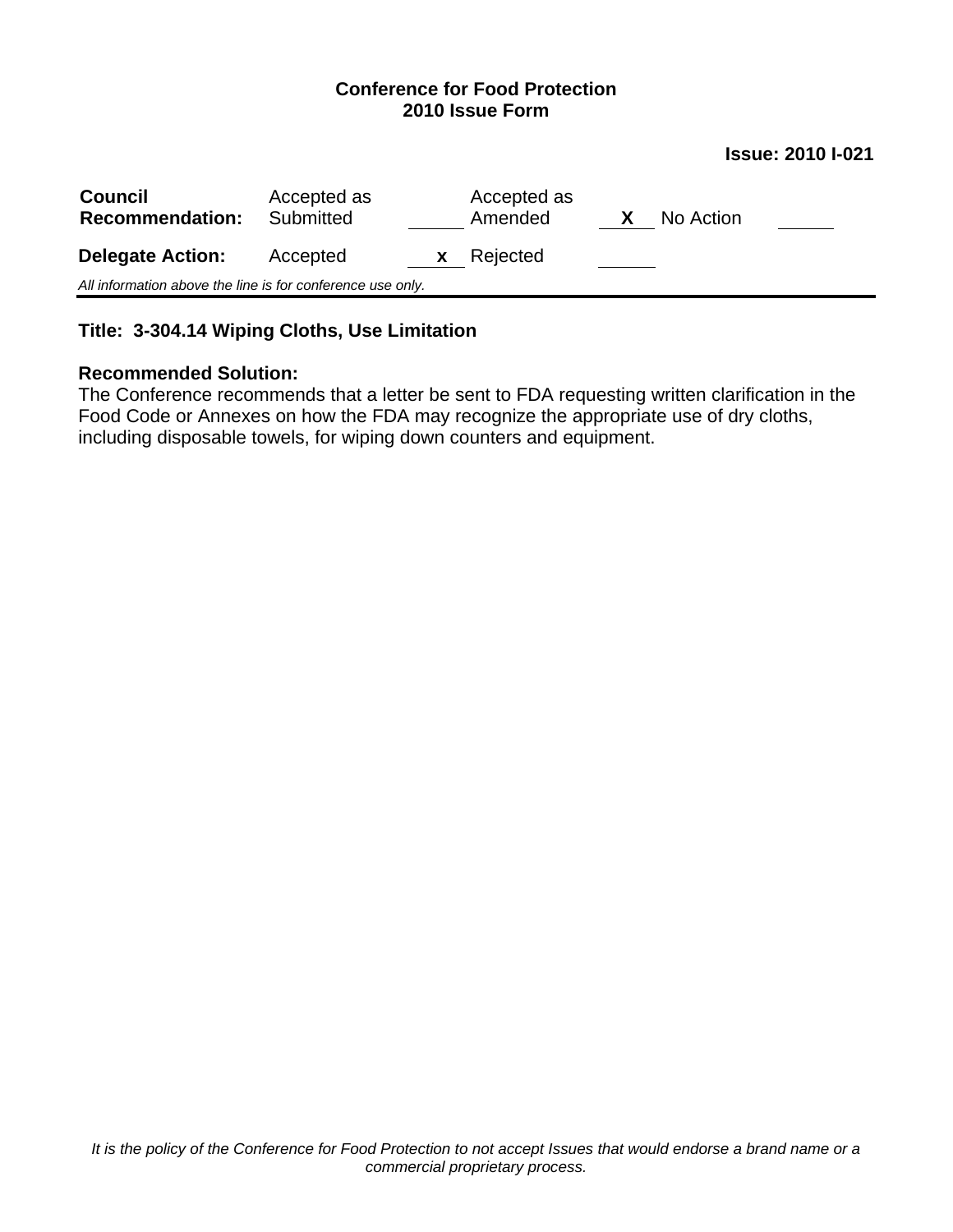#### **Issue: 2010 I-022**

| <b>Council</b><br><b>Recommendation:</b>                   | Accepted as<br>Submitted | Accepted as<br>Amended | X. | No Action |  |  |  |
|------------------------------------------------------------|--------------------------|------------------------|----|-----------|--|--|--|
| <b>Delegate Action:</b>                                    | Accepted<br>$\mathbf{x}$ | Rejected               |    |           |  |  |  |
| All information above the line is for conference use only. |                          |                        |    |           |  |  |  |

## **Title: Key Drop**

#### **Recommended Solution:**

The Conference recommends that a letter be sent to FDA requesting the following changes to the Food Code:

that § 2.103.11 of the FDA Food Code be amended by adding a new ¶ 2.103.11 (F), and renumbering subsequent paragraphs in this Section appropriately, to specifically allow for the practice of key access deliveries by including the following language:

(F) For KEY ACCESS DELIVERIES distribution EMPLOYEES delivered goods at the required temperatures, protected from contamination, unadulterated, and placed into appropriate FOOD ESTABLISHMENT storage locations for later validation, inspection and receipt by an EMPLOYEE of the FOOD ESTABLISHMENT Pf;

Further, that ¶ 1-201.10 (B) be amended to define key access deliveries as follows:

**"Key Access Delivery"** means a delivery of food and goods into an establishment that occurs when it is closed. Distributors deliver and place products in coolers, freezers and dry goods storage areas for LATER confirmation of receipt and inspection by representatives of the establishment.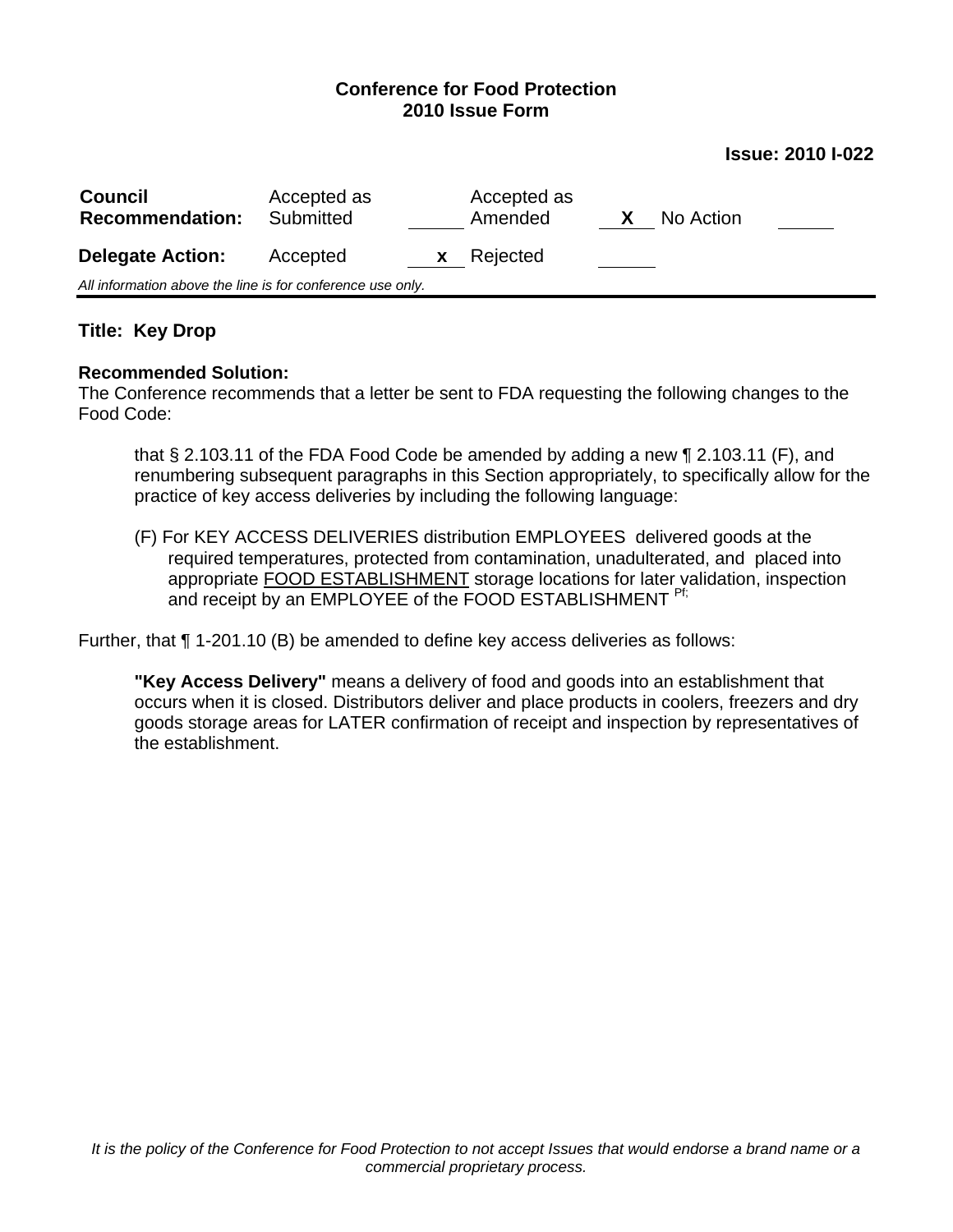#### **Issue: 2010 I-023**

| <b>Council</b><br><b>Recommendation:</b>                   | Accepted as<br>Submitted |    | Accepted as<br>Amended | No Action | X |  |
|------------------------------------------------------------|--------------------------|----|------------------------|-----------|---|--|
| <b>Delegate Action:</b>                                    | Accepted                 | X. | Rejected               |           |   |  |
| All information above the line is for conference use only. |                          |    |                        |           |   |  |

## **Title: Proper Identification of Seafood Species**

#### **Recommended Solution:**

The Conference recommends no action.

#### **Reason:**

Adequately addressed in the FDA Food Code.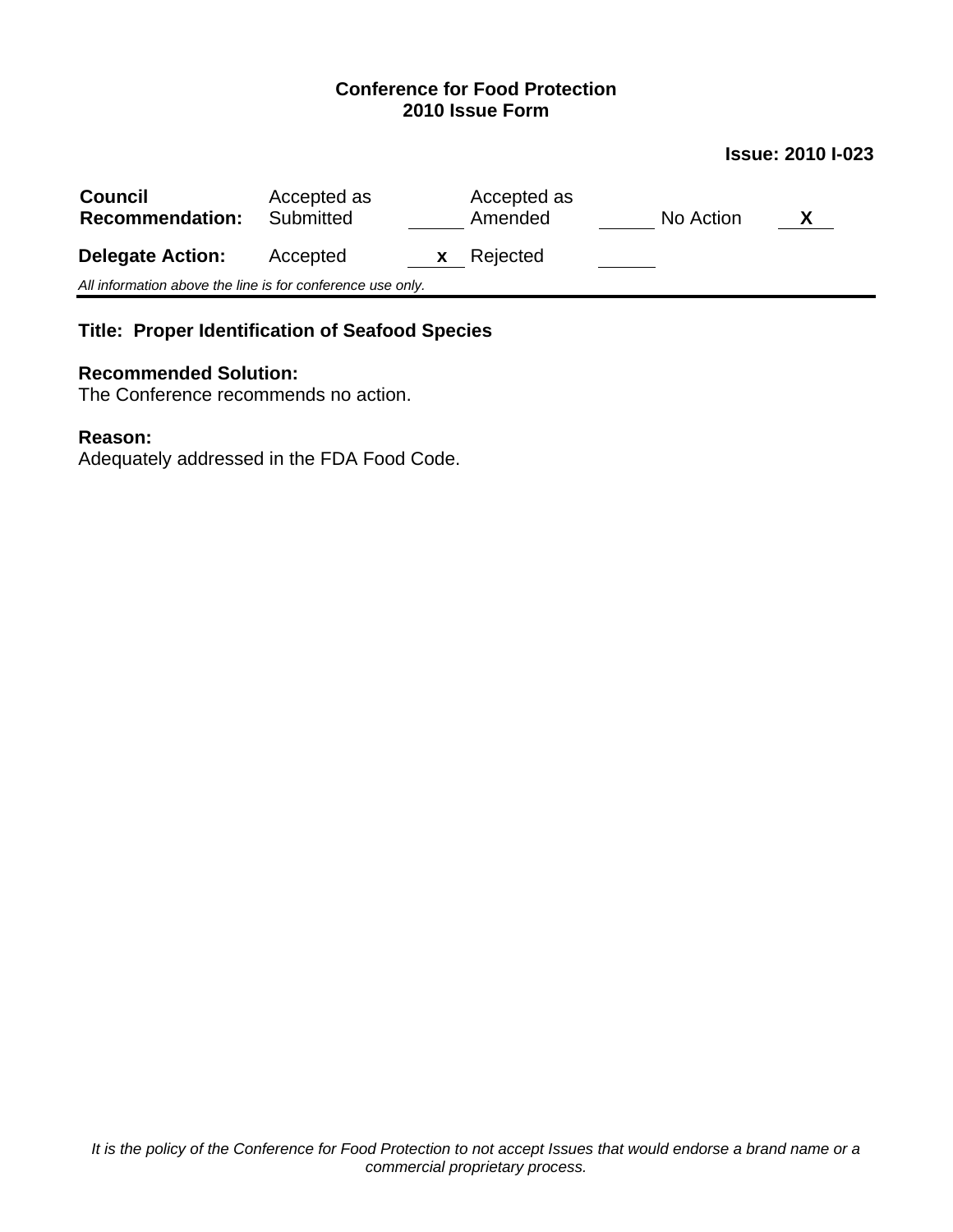#### **Issue: 2010 I-024**

| <b>Council</b><br><b>Recommendation:</b>                   | Accepted as<br>Submitted |    | Accepted as<br>Amended |  | No Action |  |
|------------------------------------------------------------|--------------------------|----|------------------------|--|-----------|--|
| <b>Delegate Action:</b>                                    | Accepted                 | X. | Rejected               |  |           |  |
| All information above the line is for conference use only. |                          |    |                        |  |           |  |

## **Title: Management Responsibility Code Section 2-101.11**

#### **Recommended Solution:**

The Conference recommends that a letter be sent to FDA requesting that the language in Food Code Section 2-101.11 (Responsibility and Assignment) be added with the following language and that additional changes to Chapter 2 be made as necessary to be consistent with this change.

Responsibility 2-101.11 Assignment\*

(C) The PERMIT HOLDER through the certified food manager or person in charge (PIC) shall ensure that standard operating procedures that ensure compliance with the requirements of this Code are developed & implemented as specified under 8-201.12 (E) & (F);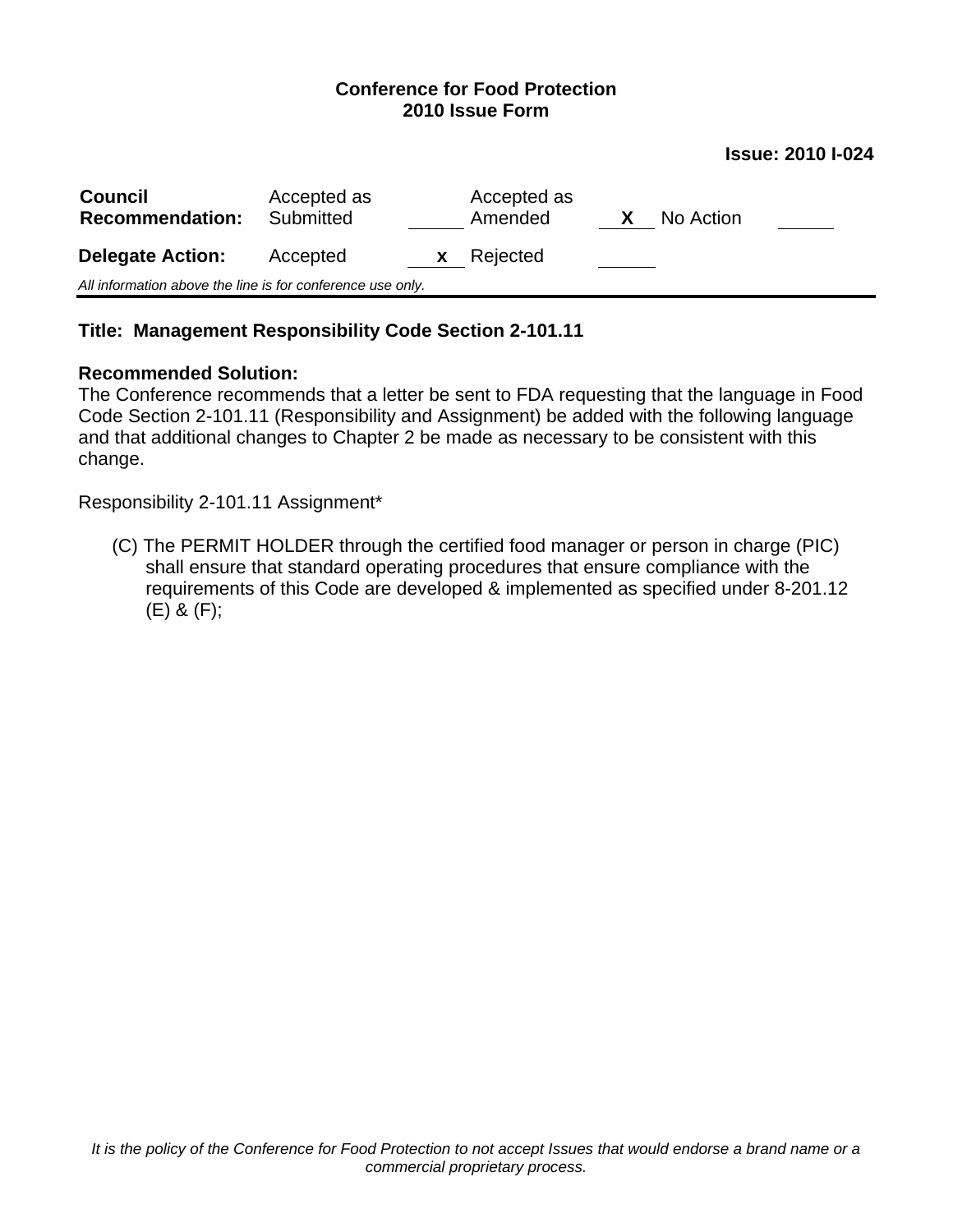#### **Issue: 2010 I-025**

| <b>Council</b><br><b>Recommendation:</b>                   | Accepted as<br>Submitted |    | Accepted as<br>Amended |  | No Action | X |  |
|------------------------------------------------------------|--------------------------|----|------------------------|--|-----------|---|--|
| <b>Delegate Action:</b>                                    | Accepted                 | X. | Rejected               |  |           |   |  |
| All information above the line is for conference use only. |                          |    |                        |  |           |   |  |

## **Title: Addition to S. 2-103.11 of the Model Food Code, Duties: Person in Charge**

## **Recommended Solution:**

The Conference recommends no action.

#### **Reason:**

Issue is already addressed in FDA Food Code section 2-103.11-I.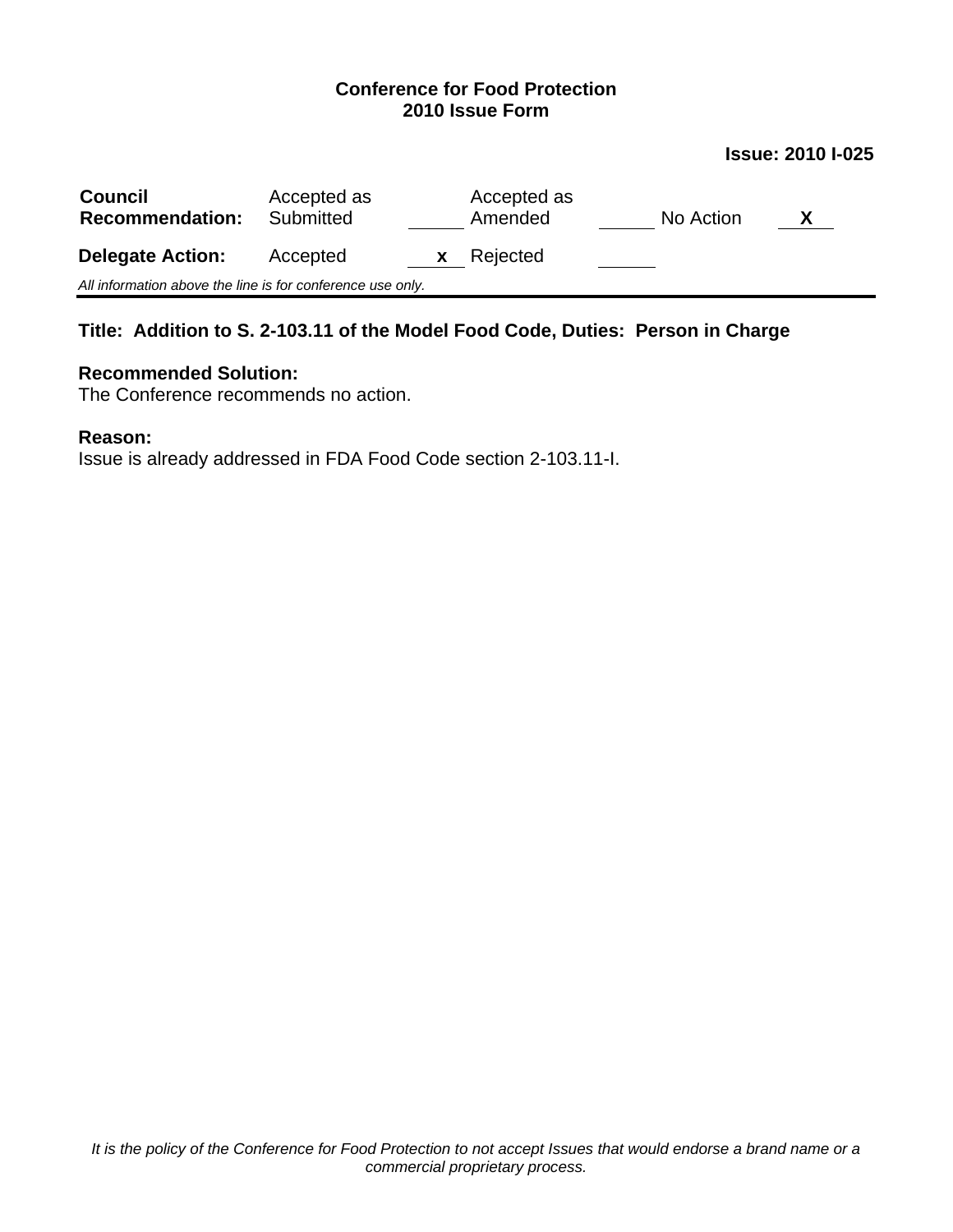#### **Issue: 2010 I-026**

| <b>Council</b><br><b>Recommendation:</b>                   | Accepted as<br>Submitted |   | Accepted as<br>Amended |  | No Action |  |  |
|------------------------------------------------------------|--------------------------|---|------------------------|--|-----------|--|--|
| <b>Delegate Action:</b>                                    | Accepted                 | X | Rejected               |  |           |  |  |
| All information above the line is for conference use only. |                          |   |                        |  |           |  |  |

## **Title: Mandatory Food Protection Manager Certification for Persons in Charge**

#### **Recommended Solution:**

The Conference recommends no action.

## **Reason:**

The current code options are preferential.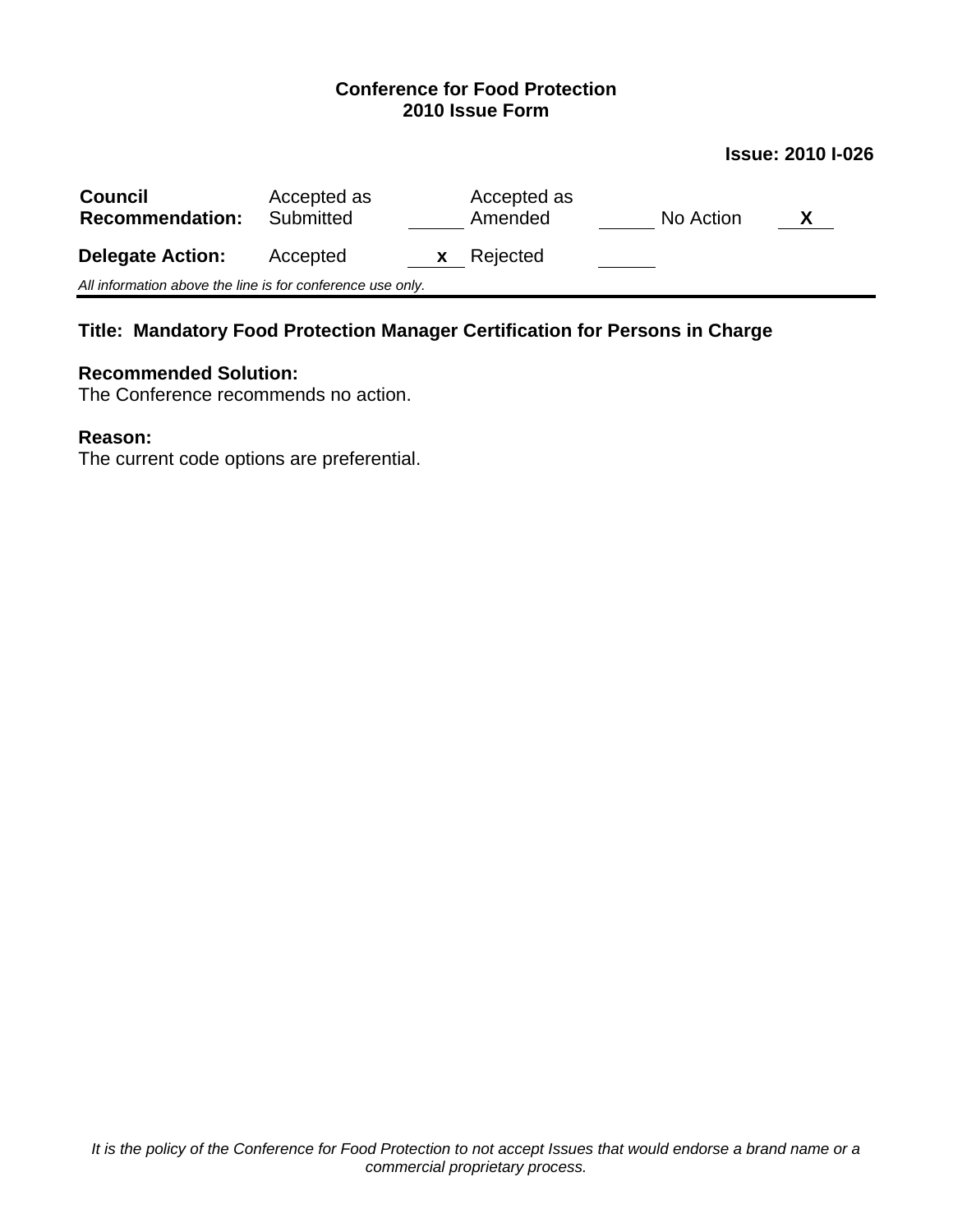| <b>Issue: 2010 II-021</b> |  |  |
|---------------------------|--|--|
|---------------------------|--|--|

| <b>Council</b><br><b>Recommendation:</b>                   | Accepted as<br>Submitted |    | Accepted as<br>Amended | X | No Action |  |  |  |
|------------------------------------------------------------|--------------------------|----|------------------------|---|-----------|--|--|--|
| <b>Delegate Action:</b>                                    | Accepted                 | X. | Rejected               |   |           |  |  |  |
| All information above the line is for conference use only. |                          |    |                        |   |           |  |  |  |

## **Title: Food Protection Manager Certification**

## **Recommended Solution:**

The Conference recommends that a letter be sent to FDA requesting a change to the Food Code to require that at least one Person in Charge in each food establishment (exempting certain low risk establishments) be certified in food protection through a manager certification program that conforms to the Conference for Food Protection Standards for Accreditation of Food Protection Manager Certification Programs.

In addition to the above basic requirement, if Priority Item violations are found during inspections and the Person in Charge is not able to answer questions concerning food protection requirements specific to the food operation, the Regulatory Authority should be able to require that a non certified Person in Charge become a certified food protection manager through a CFP recognized program.

The suggested new wording and placement in the Food Code is as follows:

## Existing 2009 Food Code Language

## **"2-102.20 Food Protection Manager Certification.**

A PERSON IN CHARGE who demonstrates knowledge by being a FOOD protection manager that is certified by a FOOD protection manager certification program that is evaluated and listed by a Conference for Food Protection-recognized accrediting agency as conforming to the Conference for Food Protection Standards for Accreditation of Food Protection Manager Certification Programs is deemed to comply with ¶ 2-102.11(B)."

## Proposed Addition to Food Code

## **2-102.21 Certified Food Protection Manager.**

(A) Except as specified in (B) of this section, each FOOD ESTABLISHMENT must have at least one FOOD protection manager certified in accordance with the provisions detailed in 2-102.20 who has supervisory, training, and management responsibilities; and is responsible for food preparation and service with the authority to direct and control such activities.